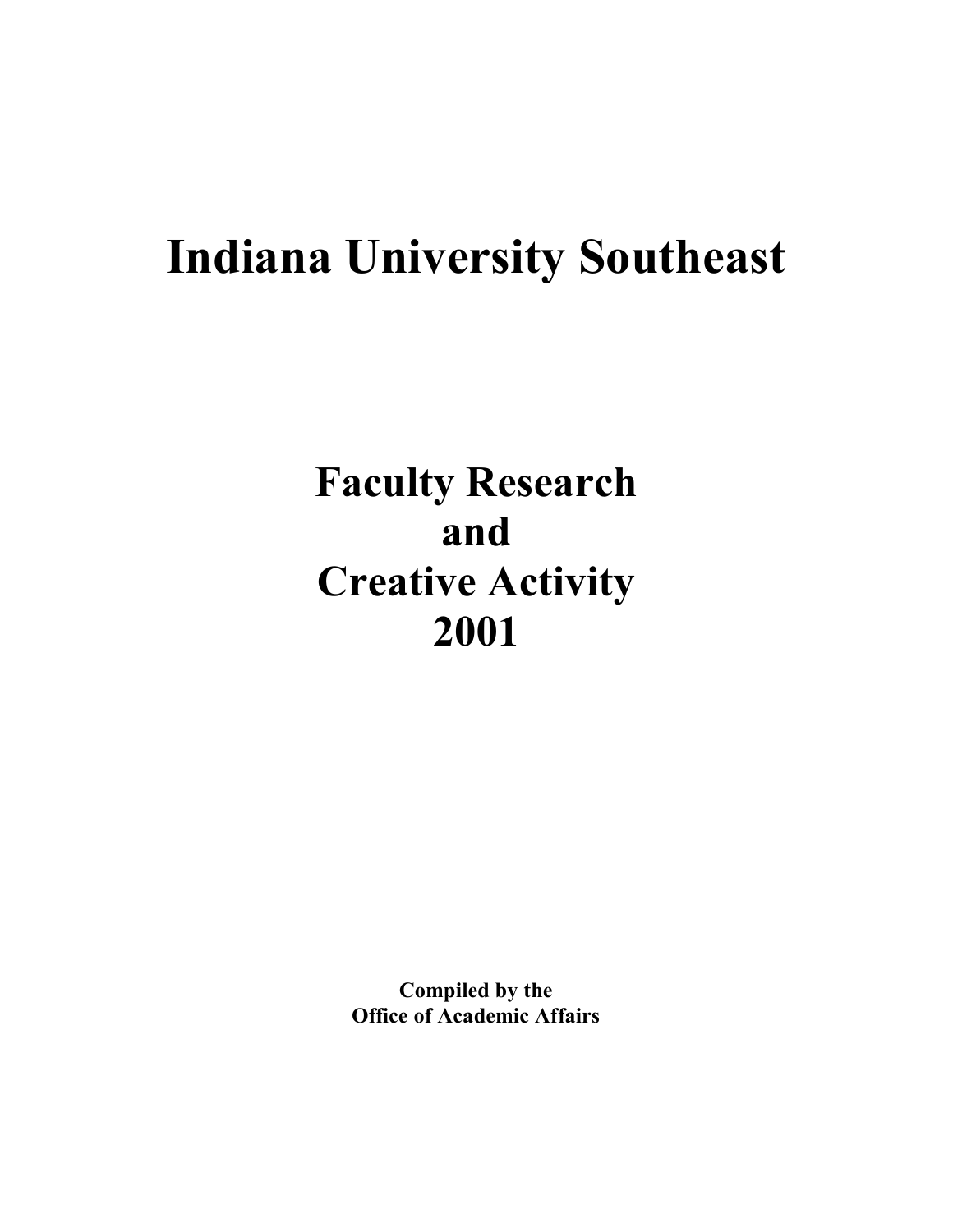## **PUBLICATIONS**

### **BOOKS**

Findling, John and Thackeray, F.W., eds. *Events that Change the World Through the Sixteenth Century*. Westport, CT: Greenwood Publishing Group, 2001.

## **ARTICLES**

Alse, Johnny & Barney, Douglas. APredicting LDC Debt Rescheduling: Performance Evaluation of OLS, Logit and Neural Networks,@ published in the Journal of Forecasting, Vol. 20, 2001, pp. 603-615.

Anderson, Virginia. AResponse to David Bleich.@ *College English* 63 (2001): 370-72.

Bowles, D. (2002). Fundamentals and Skills: NCLEX Review. Consulting Ed. Prentice Hall: Upper Saddle River, NJ.

Carducci, B.J. (2001). Shyness: the new solution. In Mark H. Davis (Ed.). (2001). Annual Editions: Social Psychology 01/02 (pp. 96-101). Guilford, CT: Dushkin Publishing Group.

Carducci, B.J. (2001). Are we born shy? They Psychology Place [On line, Archive: Op Ed Forum, February 2001] Available: <http://psychplace.com/archives/editorials>

Carducci, B.J. (2001). Shyness: The new solution. In Karen G. Guffy (Ed.). Annual Editions: Personal Growth and Behavior 01/02 (pp. 121-126). Guildford, CT: McGraw-Hill/Dushkin Publishing Group.

Crothers, A.Glenn. AAgricultural Improvement and Material Culture in a Slave Society: The Case of Early National in Northern Virginia,@ Agricultural History 75 (Spring 2001), 135-167.

Daly, Patrick. AThe >A= Word (Assessment)@ *The Associator: The Newsletter of the Indiana College English Association*, Spring 2001, Vol. 52, pp. 1-2.

Daly, Patrick. AMonarchy, the Disbanding Crisis, and Samuel Garth=s *Dispensary*,@ *Restoration: Studies in English Literary Culture, 1660-1700*, Spring 2001, Vol. 24, No. 1, pp. 36-53.

Edmonds, KE and Stetson, MH. Effects of age and photoperiod on reproduction and the spleen in the marsh rice rat (*Oryzomys palustris*). Amer. J. Physiol. 280:R1249-R1255, 2001.

Faulk, Dagney. AOutlook 2002 for New Albany and the Louisville MSA@ Indiana Business Review. 76.4, 2001, pp. 25-27.

Findling, John. AWorld=s Fairs,@ in Browne, Ray and Pat Browne, eds., *The Guide to United*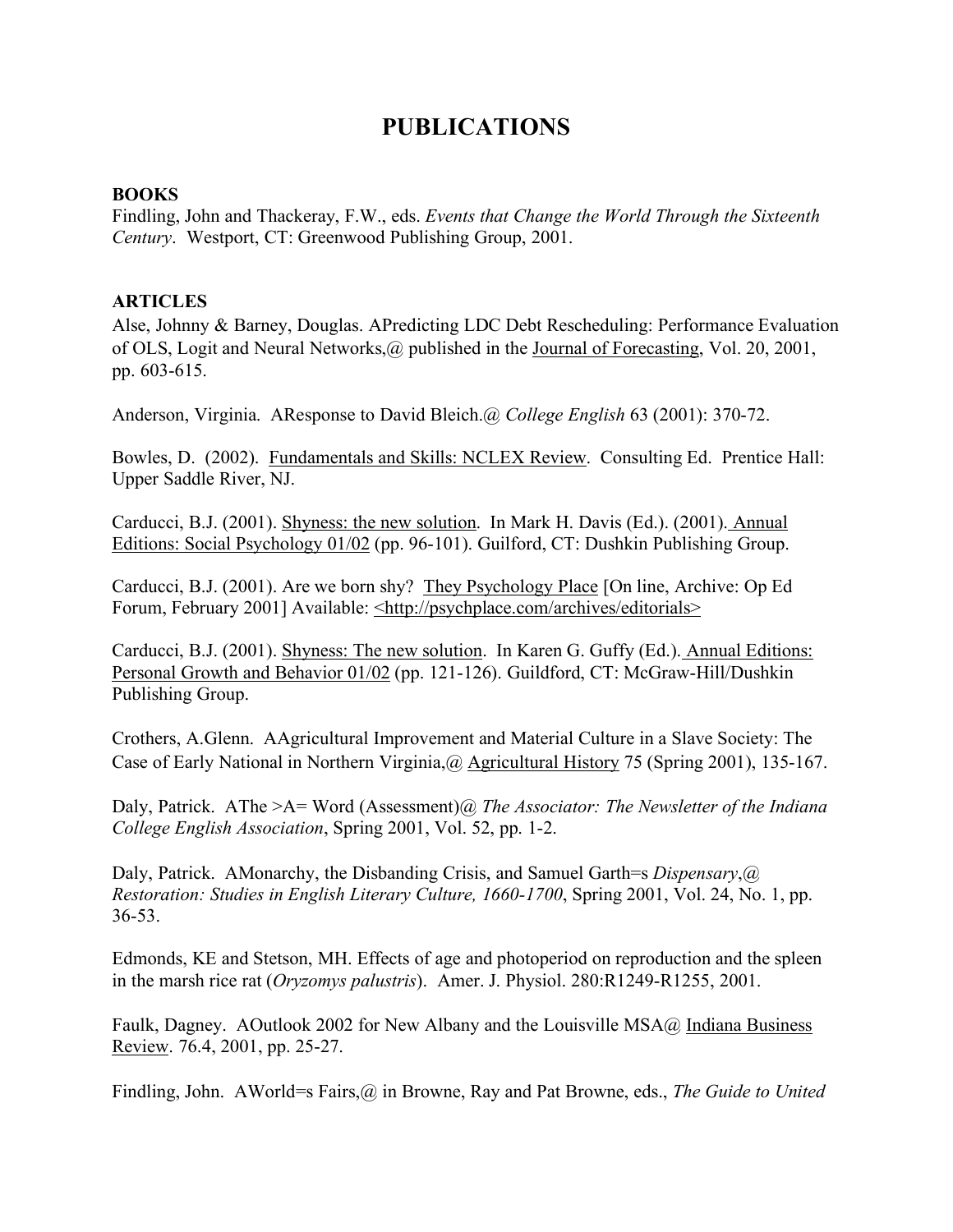*States Popular Culture*. Bowling Green, OH: Popular Press, 2001, pp. 936-38. Findling, John. AMargaret Abbott,@ AMaria Bueno,@ AMolla Mallory,@ and AHelen Willis,@ biographical sketches in Christensen, Karen, et al., *International Encyclopedia of Women in Sport*. 3 vols. New York, Macmillan, 2001.

Finkel, D., Laythe, B., & Kirkpatrick, L.A. (2001). Predicting prejudice from religious fundamentalism and right-wing authoritarianism: A multiple regression approach. Journal for the Scientific Study of Religion, 40, 1-10.

Finkel, D. & Pedersen, N.L. (2001). Sources of environmental influence on cognitive abilities in adulthood. In E.L. Grigorenko & R.J. Sternberg (eds.), Family Environment and Intellectual Functioning: A Life-Span Perspective (pp. 173-194). Mahwah, NJ: Lawrence Erlbaum Associates.

Finkel, D., Pedersen, N.L., & Larsson, M. (2001). Olfactory functioning and cognitive abilities: A twin study. Journal of Gerontology: Psychological Sciences, 56B, P226-P233.

Finkel, D. (2001). Enhancing student involvement and comprehension through group and class discussions. Journal on Excellence in College Teaching, 10, 33-48.

Forinash, K., Wisman, R. AThe Viability of Distance Education Science Laboratories@ *T.H.E. (Technical Horizons in Education) Journal*, Vol. 29, No. 3, (2001). (On the web after peer review at:http://www.thejournal.com/magazine/vault/A3639.cfm.)

Forinash, K., O=Connor, T., Sibray, H. AInterdisciplinary Research Project Involving Physics and Electrical Engineering Students@, *Journal of Engineering Education*, Vol. 90, No. 3 (2001) p. 423.

Free, Kathleen. Test questions That Promote and Measure Critical Thinking: Design and Analysis. The Journal of Nursing Education, January 2001.

Free, Kathleen. Content Writer: Principles of Critical Thinking: Computer Assisted Instruction for Nursing Students. College of DuPage, Glen Ellyn, IL.

Galvin, Peter. APiracy on the Ohio River: Cave-in-Rock@, *Journal of the Indiana Academy of Social Sciences*, IV, pp. 67-74, 2001.

Garnier, Camille. ADicos d=Or et Spelling Bee: Francais et Americains face a leur langue $\omega$ CONTEMPORARY FRENCH CIVILIZATION, Winter/Spring 2001.

Haub, Elaine. ADisappearing/Reappearing Rabbit Trick: A New Twist on an Old Liquid Nitrogen Demonstration,@ *Journal of Chemical Education*, January 2001 issue, No. 1, Vol. 78, page 46.

Henry, G.O. Case Study: An Individualized Feedback System for Tennis Players. *Athletic Insight*, 3 (2).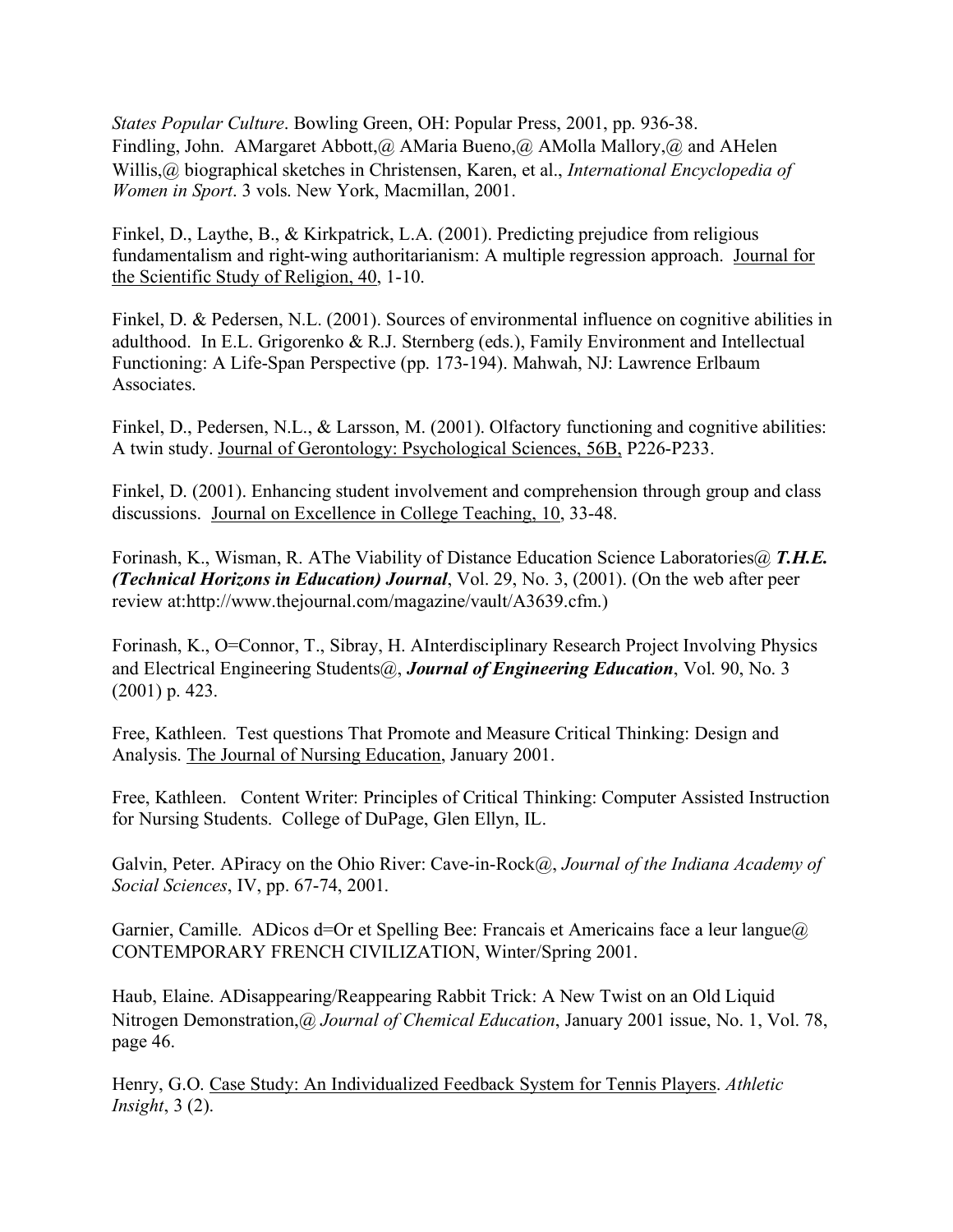Jamski, William. ASmall Change,@ Mathematics Teacher, Volume 94, Number 1 (January 2001), pp. 39, 80.

Jamski, William. AVote Date@, AGet to 100" and AMaking Triangles, @ Menu Collection: Problems Adopted from AMathematics Teaching in the Middle School@, ed. C. Patrick Collier. (National Middle School Association: Columbus, OH and National Council of Teachers of Mathematics: Reston, VA, 2000), pp. 29, 30. 69, 70, 71, 72.

Jamski, William. ACalendars,@ Encyclopedia of Mathematics Education, ed. Louise S. Grinstein and Sally I. Lipsey. (Routledge Falmer Publishing: New York, NY, 2001), p. 100. (Also included are AEscher, Maurits Cornelius  $(1898-1972)$ ,  $@p. 231$  and AGoldbach=s Conjecture,  $(a)$  p. 300.)

Jamski, William. Menu Problems. Mathematics Teaching in the Middle School. Volume 6, Number 7 (March 2001), pp. 408, 410.

Jamski, William. Menu Problems. Mathematics Teaching in the Middle School. Volume 7, Number 2 (October 2001), pp. 96, 98.

Jamski, William. Menu Problems. Mathematics Teaching in the Middle School. Volume 6, Number 9 (May 2001), pp. 528, 530.

Jamski, William. Menu Problems. Mathematics Teaching in the Middle School. Volume 7, Number 4 (December 2001), pp. 224, 233.

Jamski, William. Menu Problems. Mathematics Teaching in the Middle School. Volume 6, Number 8 (April 2001), pp. 464, 472.

Jones, Brian. Contemporary Impressions, The Journal of the American Print Alliance, Fall 2001, 2001 Mid America Print Council Annual Members Exhibition, Vol. 9, No. 2, p. 27.

Kauffman, James. AA Successful Failure: NASA=s Crisis Communications Regarding Apollo 13.@ PUBLIC RELATIONS REVIEW 27(2001): 437-448.

King, G. (2001). Perceptions of intentional wrongdoing and peer reporting behavior among registered nurses. Journal of Business Ethics, 34, 1-13. (Lead Article).

McKay, M., Beck, V, Bonham, B, & Delaney, K. (2001). AAssociation of Child and Adolescent Psychiatric Nursing Task Force Position Paper: Prevention of Youth Violence.@

McKay, M. (2001, Spring). *Ask Mimi! Parent=s Guide*, pp. 3, 8.

Morgan, R.K. & Morgan, D.L. (2001). Single-subject research design: Bringing science to managed care. American Psychologist, 56, 119-127.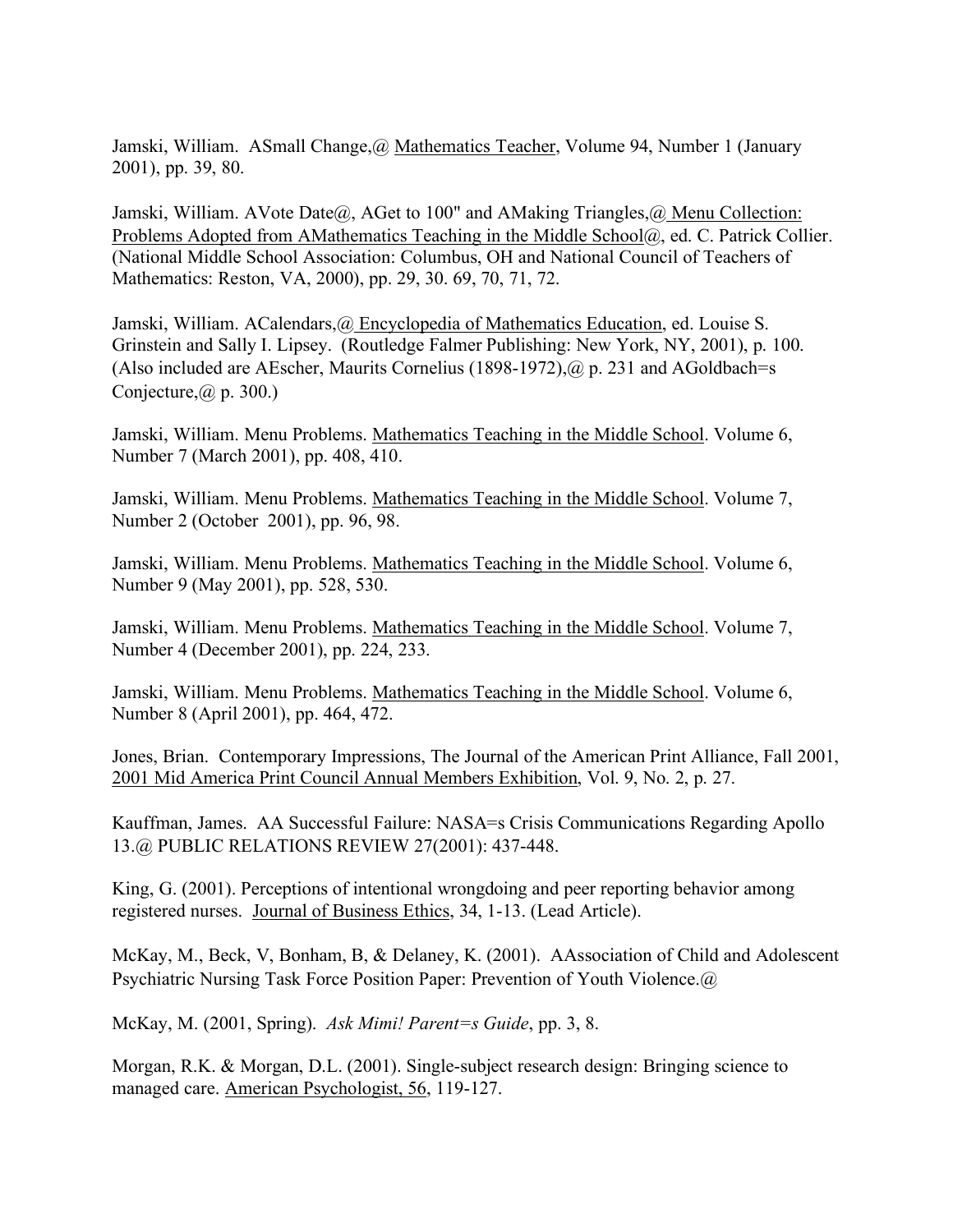Newman, John and Kaelin, Mark. APhysical Fitness and Quality of Live Outcomes in a Pulmonary Rehabilitation Program Utilizing Symptom Limited Interval Training and Resistance Training@. Journal of Exercise Physiology, May, 2001.

Nunnelley, J.C. & Fields, T.H. (2001). Anger, dismay, guilt, anxiety - the realities and roles reporting child abuse. Selected for annual editions 2001.2, Educating Exceptional Children. Guildford, CT: McGraw-Hill.

Otu, Emmanuel. ATemperature effects in the extraction of metal ions by dialkyl-substituted alkylenediphosphonic acids. I. The Am(III) Case@. Solvent Extraction and Ion Exchange 2001, 19 (5) 885-904; with Renato Chiarizia.

Otu, Emmanuel. AThermodynamics of the extraction of metal ions by dialkyl-substituted alkylenediphosphonic acids. II. The U (VI) and Sr. (II) Case@. Solvent Extractions and Ion Exchange 2001, 19 (6) 1017-1036; with Renato Chiarizia.

Rajah, T.T., Tong, G.M., Zang, X.P., and Pento, J.T. Antiestrogen inhibition off EGF-mediated invasiveness of human breast cancer cells. *In Vitro Cell. Dev. Biol*., 37: 578-80 (2001).

Rajah, TT, Rambo, DJ, Dymtryk, JJ, and Pento, JT. Influence of antiestrogens on 3T3-fibroblastinduced motility of breast cancer cells. *Chemotherapy* 47:56-69, 2001.

Rakich, Jonathan. AA Life-Cycle Model of Public Policy Issues in Health Care, A (with M. Feit) Journal of Health and Social Policy, Vol. 13, No. 2 (2001).

Rakich, Jonathan, K. Voelker and G. R. French. AThe Balanced Scorecard in Health Care Organizations: A Performance Measurement and Strategic Planning Methodology,@ Hospital Topics, Vol. 79, No. 3 (Summer 2001).

Rakich, Jonathan. AQuality, CQI, and Reengineering in HSOs,@ in Journal of Health and Social Policy. Vol. 13, No. 3 (January 2001).

Rakich, Jonathan. ARegional Health System: The Satellite Health Park Strategy.@ (With M. Rolph), CASE, in International Journal of Case Studies and Research, Vol. 6, No. 1 (Summer 2001).

Ryan, Walter. (2001). Using digital cameras in teaching mathematics. Indiana Mathematics Teacher, 15 (2).

Schansberg, D. Eric. ATo Promote the Progress of Science and Useful Arts@, *Religion and Liberty*, July/August 2001, p. 5-7.

Schansberg, D. Eric. AAn Economist Revisits the Parable of the Talennts: How does the Indiana Legislature handle its masters= money?@, *Indiana Policy Review*, Spring 2001, p. 19-22.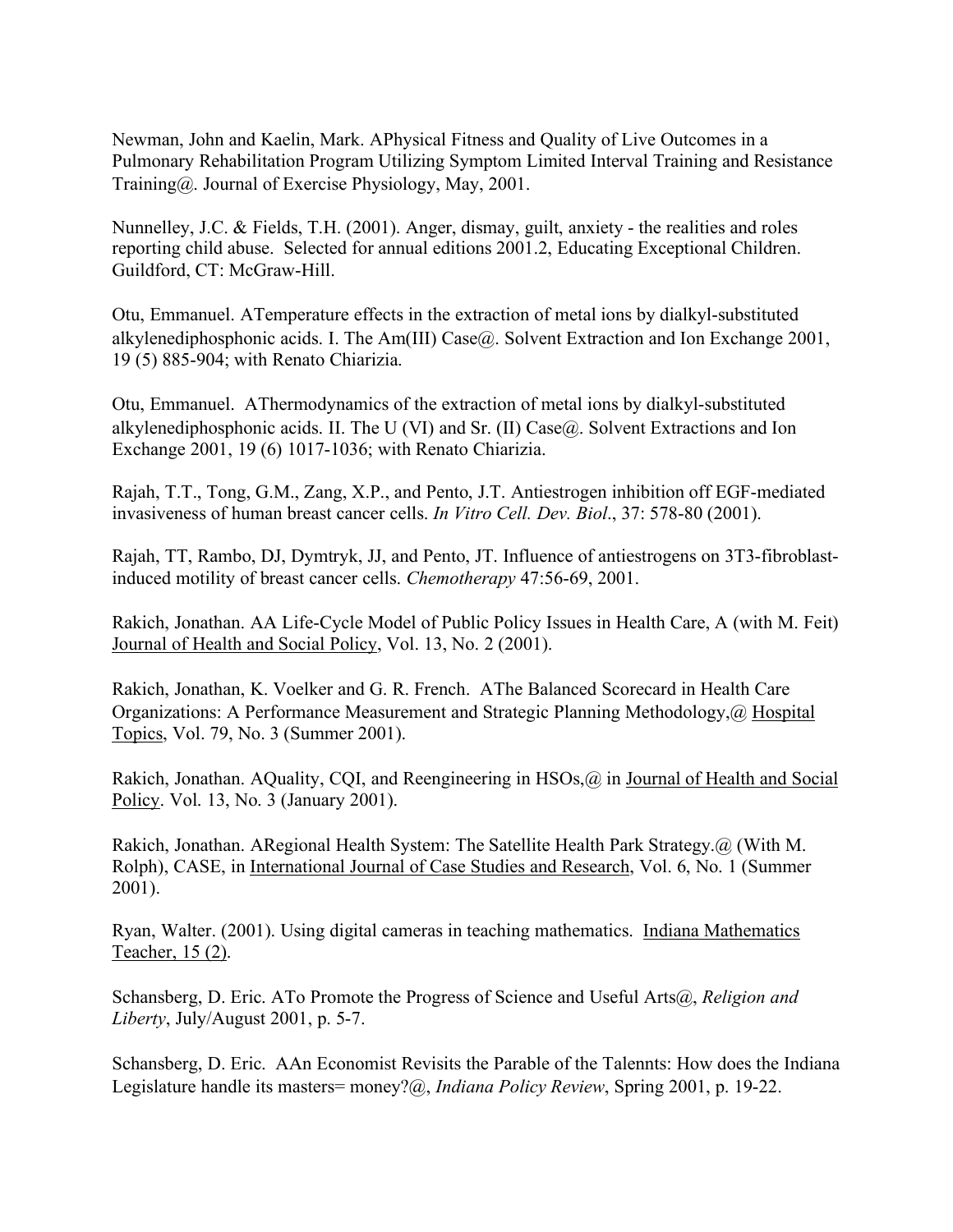Schansberg, D. Eric. AThe Next Phasse of Welfare Reform@, *Faith and Economics* (proceedings), Spring 2001, p. 20-24.

Shen, Yu. AWomen and Modernization in Taiwan $\omega$  (in Chinese), included in Hanchao Lu, ed., *Modernization in Taiwan* (Hong Kong, 2001).

Shen, Yu. AJuntong, SACO, and the Nationalist Guerrilla Effort, @ included in David P. Barrett and Larry N. Shyu, eds., *China in the Anti-Japanese War, 1937-1945*: *Politics, Culture, and Society*, Studies in Modern Chinese History, 1 (New York: Peter Lang, 2001).

Sloss, G. Sam. 2001. AThe Success of Science: An Evolutionary Perspective.@ *Michigan Sociological Review* 15: 124-144.

Baker, Crump. A note on theta-generalized closed sets, *International Journal of Mathematics and Mathematical Sciences*, vol. 25, 2001, p. 559-563.

Wadsworth, Frank. Predicting Overall Franchisee Satisfaction Scores with Individual Factor Scores, with Doug Haines, *Journal of the Indiana Academy of the Social Sciences*, Gary, Indiana, April 2001.

Wong, Alan and Dufrene, Uric. AA Model to Assess the Ethics of Benefits Distribution,@ **Markets and Morality**, Vol. 4, No. 1, 2001.

Wyandotte, Annette. AA Special Gift: Archetypes in Ancient Literature as a Reflection of Readers >Languaged Understandings=.@ Journal of Scholarship of Teaching and Learning (JoSoTL) 1 (2001).

## **PROCEEDINGS, PAPERS, & PUBLISHED ABSTRACTS**

Burton, D.B., Kreiner, D.S., & Ryan, J.J. (2001). Does high scatter effect WAIS-III validity? The Clinical Neuropsychologist.

French, G. Richard & Coppage, Richard. *AMaking the Vision Work: Accounting Professionals Getting Involved in Accounting Education@* presented at the National Conference and published as an abstract in the *Proceedings of the National Conference of the Academy of Business Disciplines: An Interdisciplinary Business Organization* (November, 2001).

Hunt, RE. 2001. Mating behavior in leafhoppers and treehoppers: involvement of vibrational signals in male-male competition and female preference. Society for Integrative and Comparative Biology Annual Meeting. www.SICB.org.

Hunt, RE. 2001. Mating behavior of the glassy-winged sharpshooter, *Homalodisca coagulata*. Symposium proceedings, Pierce=s Disease Research Symposium, San Diego, CA.

Keefe, Thomas. **Proceedings: Educause 2001**, AAssessment of instructor-led versus Internet-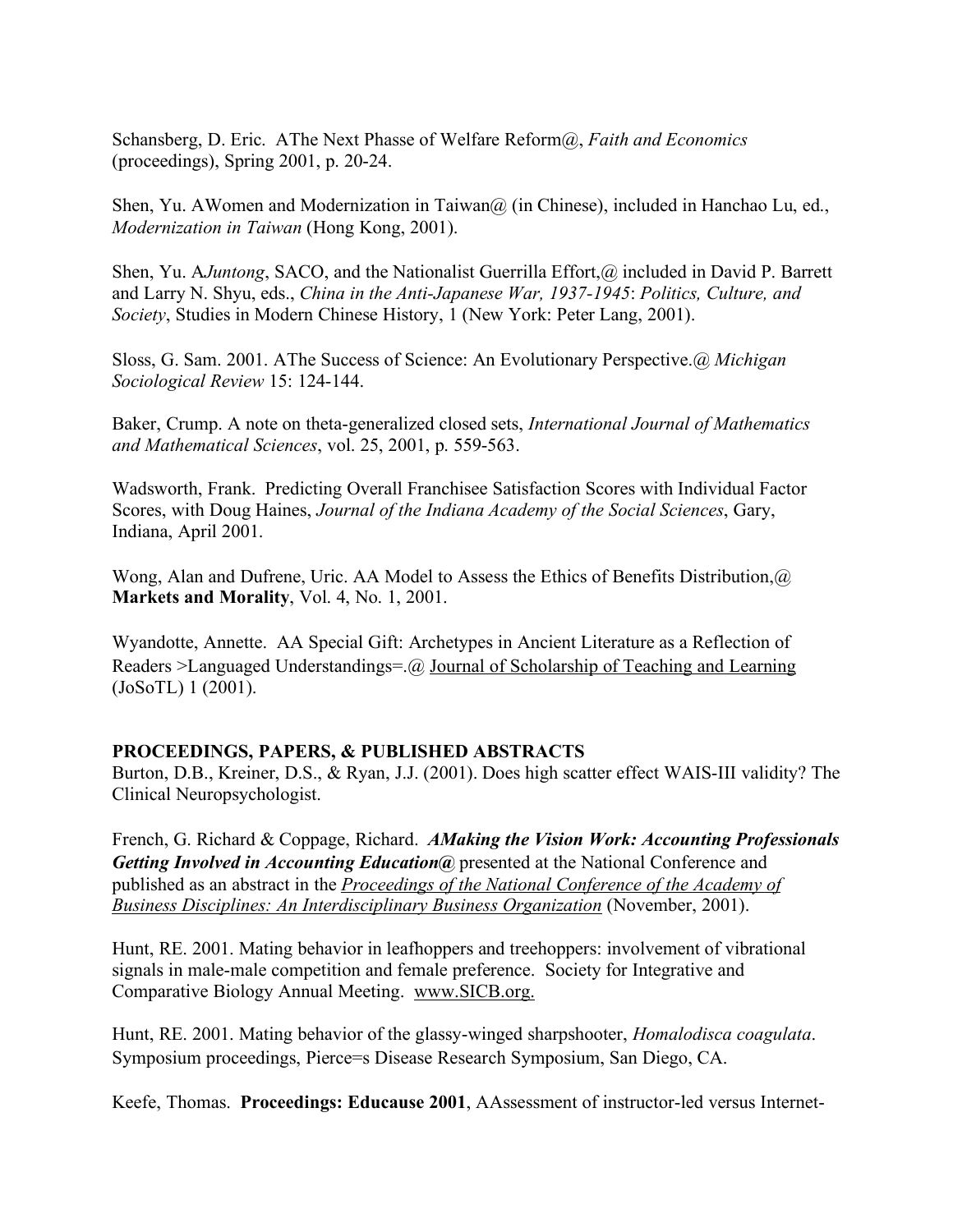Based Instruction.@

Little, Eldon; Newman, John and Wheat, Jerry. AThe Impact of Return Policy on Retail Store Image: A Pilot Study@ Proceedings of the American Society of Business and Behavioral Sciences Conference, Las Vegas, NV., February 2001.

Morgan, R.K. (2001). Co-Curricular Programming, Indiana Retention Forum Proceedings, Lilly Endowment, Inc. and the National Learning Communities Project.

Newman, John. AMarketing the American University in Central Asia $\omega$ , Academy of Business Disciplines, November 2001, Published in The Proceedings.

Pittman, Paul and Kalmey, Don. AA Systemic Framework for Strategic Planning and Policy Deployment@, conference proceedings and presentation at the Academy of Business Disciplines (ABD) Annual Meeting, November 2001.

Rakich, Jonathan. AA Strategic Management Case Analysis Model,@ presentation and Proceedings of the Academy of Business Disciplines (November 10, 2001), Ft. Myers Beach, Fl.

Rakich, Jonathan. ACase Study - The Hospital CEOs Day,@ paper presentation and Proceedings, Society for Case Research (10 pages) (March 2001), Chicago.

Rakich, Jonathan. AManagerial roles of the Academic Administrator: Applying Leadership Theory to Athletic Training Education, @ (with K. Peer). Paper presentation at 1 of 4 conference breakout sessions and Proceedings Athletic Training Educators= Conference (January 20-21, 2001), Dallas.

Taylor, D.W., G.J. Brenner, Sa=d H.S. Basha, A.H. Al-Hammad, 2001. Lower Cretaceous evidence for the Cabombaceae water lily lineage and implications for the molecular divergence in ancienct momophyletic clages. Botanical Society of America Conference Abstracts, pg. 145.

Taylor, D.W. and R.H. Maxwell, 2001. Phylogenetic analysis of Dioclea (Fabaceae, Subtribe Diolceinae), evidence for relationships and rank of subgeneric clades and related genera. The Fourth International legume Conference, Legumes Down Under, Program and Abstracts, pg. 57.

Wadsworth, Frank, with Doug Haines, Overall Franchisee Satisfaction: A Predictive Model, *International Society of Franchising Annual Conference*, Las Vegas, February 2001.

Wheat, J., Swartz, B., & French, G.R. *Developing Effective Faculty Competencies for Teaching International Business Topics* accepted for presentation and publication in the refereed conference proceedings at the *2001 International Business & Economic Research Conference* in Reno, Nevada (October, 2001).

Wheat, Jerry and Swartz, Brenda. AEuropean Union Enlargement and the Irish Rejection of the Treaty of Nice,@ in Proceedings of the Academy of Business Disciplines, Ft. Myers, FL, November 2001.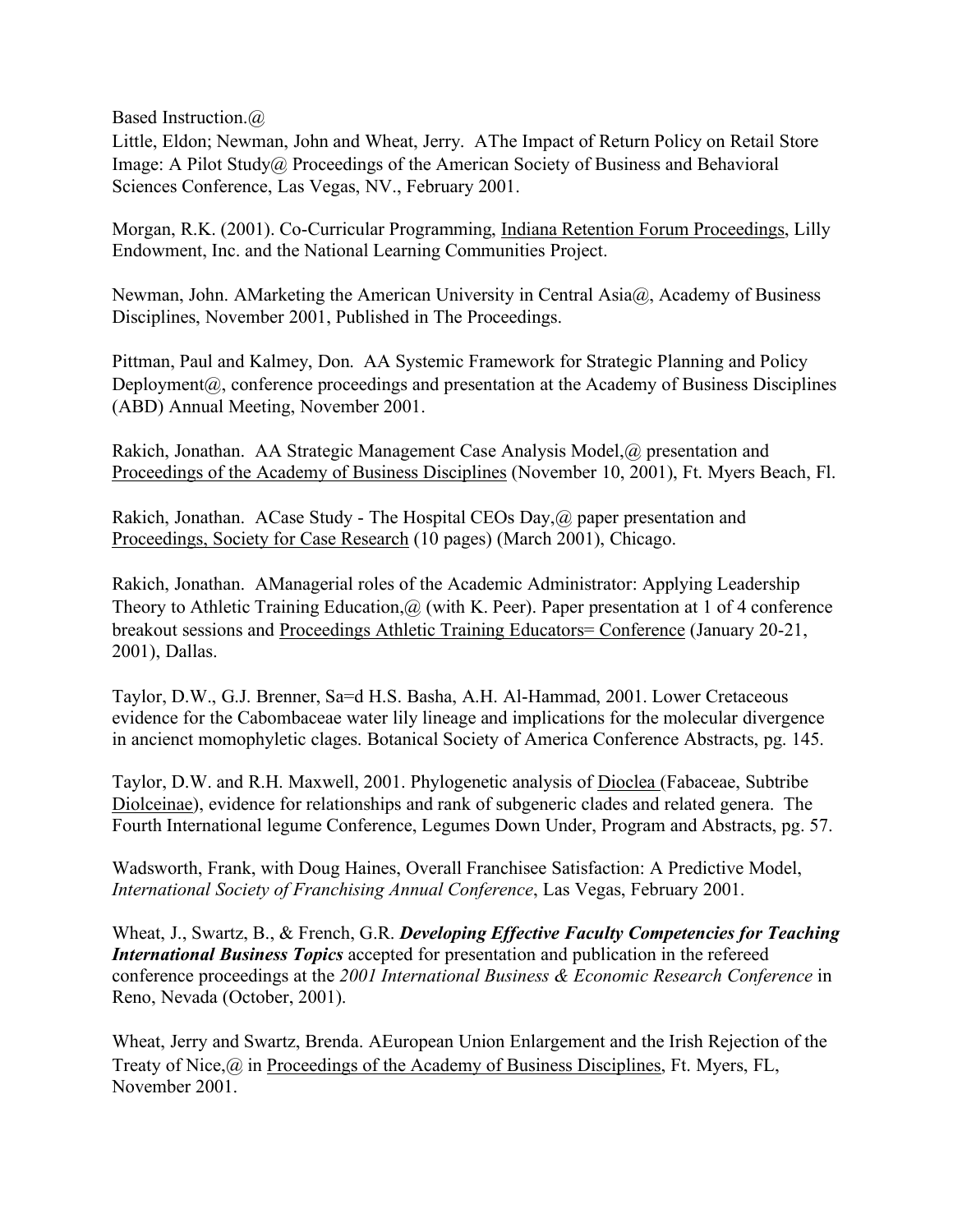Woeppel, J.J. and Taylor, D.W., 2001. Increasing biology undergraduates = mathematical proficiency through math/biology course using the computer program MATLAB. Botanical Society of America Conference Abstracts, pg. 167-168.

Wong, Alan. *A Tale of Two British Commonwealth Countries: Different Roads to Development*, **Full Paper Proceedings (CD) of the International Business & Economics Research Conference**, Western Academic Press, Littleton, Colorado.

## **REVIEWS**

Abshire, Jean. ASean Farrent & Rober F. Mulvihill, *Paths to a Settlement in Northern Ireland.*@ Book Review published in British Politics Group Newsletter, Summer 2001, pp. 13-14.

Burton, D.B. Manger, A.D., & Fort, C.A. (2001). Mild traumatic brain injury: cognitive, behavioral, and psychological issues. Brain Injury Association of Kentucky 2001-2002 Resource Journal, 20-23.

Crothers, A. Glenn. Camilla Townsend, Tales of Two Cities: Race and Economic Culture in Early Republican North and South America (Austin: University of Texas Press, 2000), Economic History Services, May 23, 2001. URL: http://www.eh.net.bookreviews/library/0351.shtml.

Lang, W. Christopher. Review of A.R. Medghalchi, AWeighted hypergroup algebras and their second duals,@ *Iranian J. Sci. Tech*. 24 (2000), no. 4, 419-424, appeared in *Mathematical Reviews*, October 2001 (review number 2001j:43009).

Shen, Yu. Qiang Zhai, *China and Vietnam Wars, 1950-1975* (University of North Carolina University Press, 2000). Reviewed for *China Review International* (University of Hawaii).

Wert, Joe. AThe Presidency and the Executive Branch@ book review essay, in Public Administration Review, Vol. 61, No. 4, July/August, 2001. Pp. 500-504.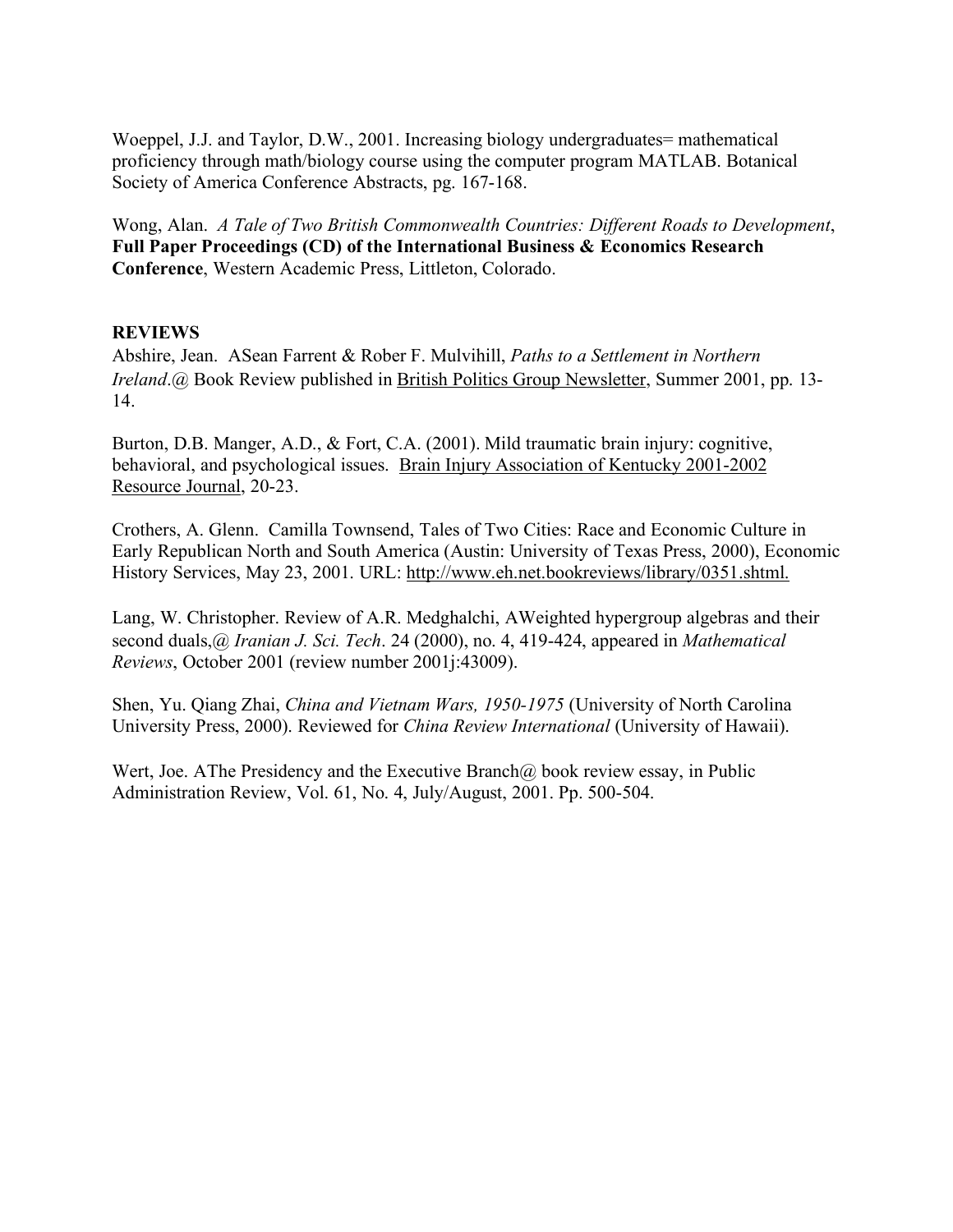## **PERFORMANCES AND CREATIVE WORKS**

### **PERFORMANCES & CREATIVE WORKS**

Clem, Debra. Disco Erudio, (Invitational), Indiana University Northwest, Gary, Indiana, March 5-19.

Clem, Debra. Off Campus: IU Southeast Faculty Exhibition, (group exhibition, Floyd County Museum, New Albany, Indiana; May 26-July 13.

Clem, Debra. National Affiliates Exhibition, (invitational), SOHO20 Gallery, New York, NY; June 19-July 14.

Clem, Debra. Kentucky Women Artists: 1850 to 2000, (invitational), Owensboro Museum of Fine Art, Owensboro, Kentucky; October 28-December 30.

Clem, Debra. Debra Clem: Recent Work, (solo exhibition), Wittenberg University, Springfield. Ohio; January 15-February 23.

Dunn, Millard. Poem ABeen There, Done That@ published in the Concho River Review, Vol. XV #1 (Spring 2001), p. 90.

Dunn, Millard. Poems (mostly from sixes and sevens) read at the Southwest Texas Popular Culture meeting in Albuquerque, NM, March 6-10, 2001.

Goldstein, Joanna. Kentucky Center Chamber Players, at University of Louisville, January 14, 2001.

Goldstein, Joanna. Kentucky Center Chamber Players, at University of Louisville, February 25, 2001.

Goldstein, Joanna. Gershwin, Rhapsody in Blue w/ Commonwealth Brass Band, Stem Concert Hall, March 7, 2001.

Goldstein, Joanna. Steinways Alive, 2-piano concert, Stem Concert Hall, March 18, 2001.

Goldstein, Joanna. Kentucky Center Chamber Players, Stem Concert Hall, April 8, 2001.

Goldstein, Joanna. Recital with violinist Gregory Fulkerson, IUS, June 9, 2001.

Goldstein, Joanna. Repeat of Recital with Gregory Fulkerson for the Suzuki Institute, University of Louisville, June 11, 2001.

Goldstein, Joanna. Solo with Louisville Orchestra with soprano Edith Davis, St. Francis of the Fields, Louisville, July 12, 2001.

Goldstein, Joanna. Kentucky Center Chamber Players, season opener, home of Carl T. Fischer,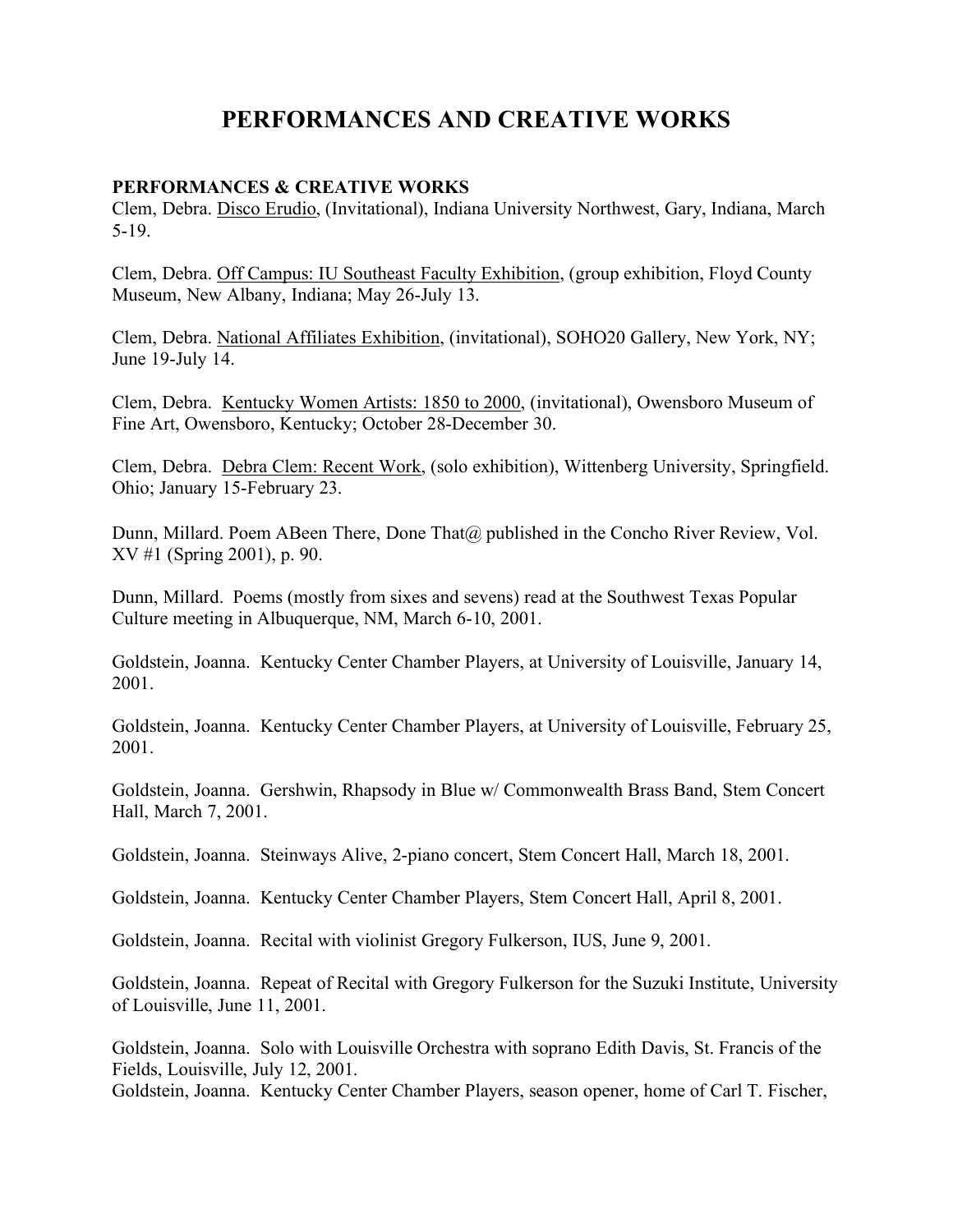October 3, 2001.

Goldstein, Joanna. Kentucky Center Chamber Players, University of Louisville, November 4, 2001.

Goldstein, Joanna. Kentucky Center chamber Players on Public TV KET 2, February 13, 2001.

Guenther, John. Disco-Erudio: To Learn/To Teach. Indiana University Northwest, Gallery Northwest, March - April, 2001.

Guenther, John. The Woman=s Club of Louisville 63rd Annual No-Jury Art Show. The Woman=s Club of Louisville, March 2001.

Guenther, John. NCECA Connections: Teachers in Liberal Arts Programs Traveling Exhibition. September 2001-November 2002.

Guenther, John. All Indiana Pottery: An Invitational Exhibition by Contemporary Potters from Indiana. Richmond Art Museum, Richmond, IN, September-October, 2001.

Guenther, John. Off Campus: A Group Exhibition. Carnegie Center for Art & History, New Albany, IN May-July, 2001.

Guenther, John. The Regionalists: Three-Dimensional Forms. (Invitational Exhibition). Owensboro Museum of Fine Art, Owensboro, Ky, April - June, 2001.

Jones, Brian. Group Showcase, Galerie Hertz, Louisville, KY.

Jones, Brian. Brian Jones - Recent Works, SUNY Brockport, Brockport, NY, solo exhibition of 17 works, paintings, drawings and prints.

Jones, Brian. Offcampus, Carnagie Center for the Arts, New Albany, IN.

Moffett, Susan and Whitesell, Marilyn. In Indiana Exhibition, Indianapolis Museum of Art, October.

Moffett, Susan. *Off Campus*, Carnegie Center for Art & History, New Albany, IN (invitational exhibit of IUS Fine Art Faculty work, digital prints shown).

Moffett, Susan and Whitesell, Marilyn. *Shared Lives/Divided Lives*, Joan Derryberry Art Gallery, Tennessee Technological University, Cookeville (three person invitational exhibit of digital prints), March 6-April 1.

Moffett, Susan. *Disco Erudio*, American Association for Higher Education, Washington, DC, June-December.

Moffett, Susan. *The Art of Wood Engraving*, Prints from the Wood Engravers Network, Foster Gallery, University of Wisconsin at Eau Claire, March 1-April 3.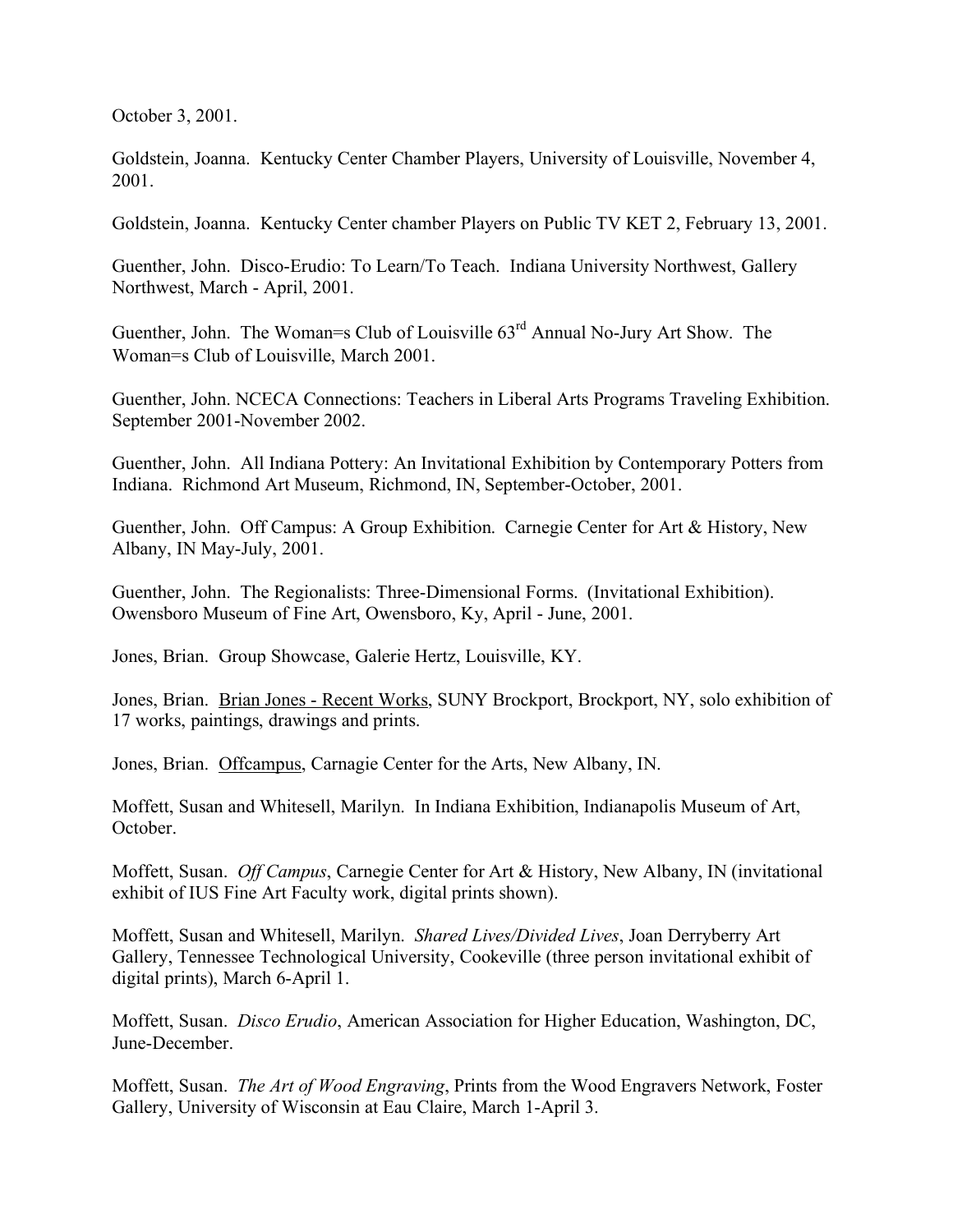Moffett, Susan. *Points of View: Seven Women Printmakers*, Austin Coalition of Artists= Gallery, Austin, Texas, in conjunction with the Southern Graphics Council Annual Meeting, March.

Moffett, Susan. *Disco Erudio* To Learn/To Teach, Gallery Northwest, Indiana University Northwest, Gary, (invitational exhibit, including IUS student, Becky Hefley), March 5-April 6.

St. Pierre, L. Grace. Performed as soloist in concert with the IUS Orchestra. (February/April)

St. Pierre, L. Grace. Performed on Music Faculty Gala. (October).

St. Pierre, L. Grace. Performed a Full Solo Facutly Voice Recital with Dr. Christine Brown, accompanist in Stem Concert Hall. Fall 2001.

Whitesell, Marilyn. *Off Campus Exhibition*, Carnegie Center for Art & History, New Albany, IN, June 2001.

## **PAPERS PRESENTED**

Abshire, Jean. AWestern European Ethnic Conflict Management: A Workable Model?@ Paper presented at Midwest Political Science Association 59<sup>th</sup> Annual National Meeting, April 19-22, Chicago, IL.

Allen, Anne. AFrom Object to Icon: Barkcloth and Architecture in Samoa@ presented in the Global Samoan Session for *Association for Social Anthropology in Oceania*, February 2001, Miami, Florida.

Alse, Johnny. Presented AThe Current Economic Problems of the U.S.,@ to graduate students and staff at the University of Madras, March 20, 2001, Chennai, India.

Alse, Johnny. Presented AEconomic Resources on the Web, @ to faculty members and graduate students at Madras School of Economics, March 14, 2001, Chennai, India.

Ambrose, Tim. ALope de Vega and Titian: Two Aspects of the Goddess.@ Annual Meeting of the Renaissance Society of America. Chicago, March, 2001.

Ambrose, Tim. A*El carnaval posmoderno en las ficciones de Jorge Ibarguengoitia*.@ at the 9th annual conference entitled *Las Jornadas Metropolitanas de Estudios Culturales*. Casa Lamm, Mexico City, July 2001.

Ambrose, Tim. AThe Broken Surface of Reality in the Fiction of Jorge Ibarguengoitia,  $\omega$  54<sup>th</sup> annual Kentucky Foreign Language Conference. Lexington, University of Kentucky, April 2001.

Babione, C., & Shea, C. (2001). Electronically Enhanced Mentoring Training.  $15^{th}$  Annual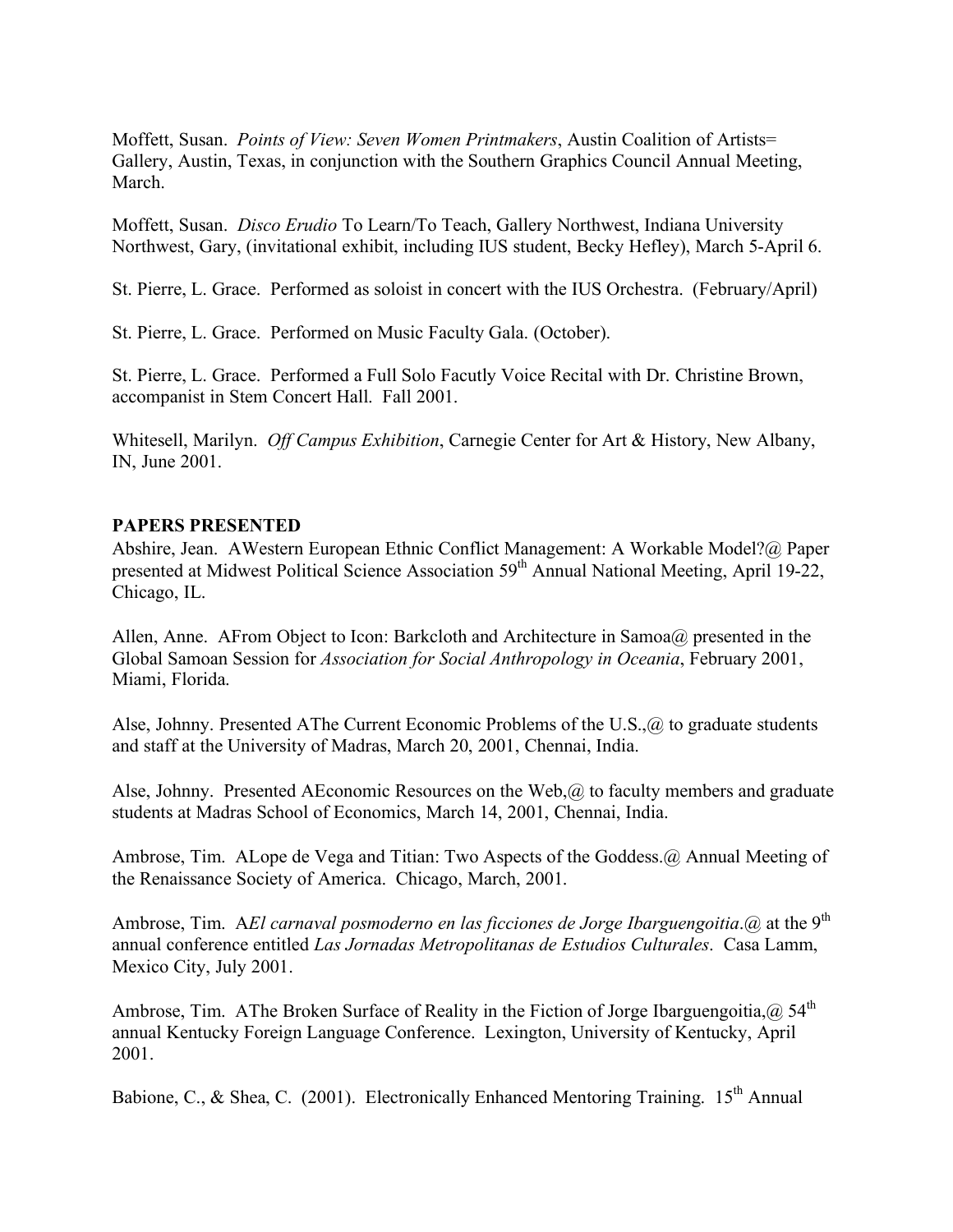Midwest Association of Teacher Educators Conference. Merillville, IN. April 8-9.

Babione, C. (2001). Attitudes regarding equity in classrooms.  $54<sup>th</sup>$  Annual Turkey Run Indiana Teacher Education Conference. October 21-23.

Badia, Mindy. ABody as Border: *Celestina* 2000.@ Presented at the Association for Hispanic Classical Theater Conference. El Paso, TX. March 2001.

Bailey, Kevin Sue. December 12, 2001. ARead-Write.@ Level 1, Day 2. NAFC Schools, New Albany.

Bailey, Kevin Sue. December 1-4, 2001. AScaling Summits.@ National Staff Development Council National Conference. Denver.

Bailey, Kevin Sue. December 12, 2001. ARichard Allington on Reading.@ Jefferson County Public Schools Staff Development, Louisville.

Bochan, Bohdan. AThe Prism of Distortion in Thomas Bernhard=s Novel *Old Masters*.@ Paper delivered at the International Conference on Parody & Imitation, November 2-4, 2001, Atlanta, Georgia.

Bochan, Bohdan. AThe Disjunctive Discourse in Thomas Bernhard=s Novels.  $\omega$  The 29<sup>th</sup> annual Twentieth-Century Literature Conference 2001, February 22-24. University of Louisville.

Bower, Stephanie. AThe Portena Spouses of *Provincianos*: The Insertion of Provincials into the Elite of the Federal Capital,@ Latin American Studies Association Meeting, Washington, DC, 2001.

Bowles, D. *Spirituality of Nurses Participating in an Ecumenical Parish Nurse Program*, Research Paper Presentation for 16<sup>th</sup> Annual Parish Nurse Symposium, September 13, 2001, Chicago, IL.

Burton, D.B., Morasutti, D., Vitaz, T., Fessel, T., Sandridge, S., Sepehri, A., Schellenberger, T., Hecht, T., & Fort, C. (2001). Using personality variables to predict perception of pain intensity in pre-operative neurosurgical patients. Paper presented a the Congress of Neurological Surgeons,  $51<sup>st</sup>$  Annual Meeting.

Burton, D.B., Dreiner, D.S. & Ryan, J.J. (2001). Does high scatter effect WAIS-III validity? Poster presented at the American Psychological Association annual meeting.

Burton, D.B., Dahlgren, D., Sepehri, A., Hecht, F., Burger, T., Fessell, T., Schellenberger, T., & Fort, C. (2001). Developing the Indiana Student Self-Attribution Survey (ISSAS). Poster presented at the Midwestern Psychological Association Annual Conference.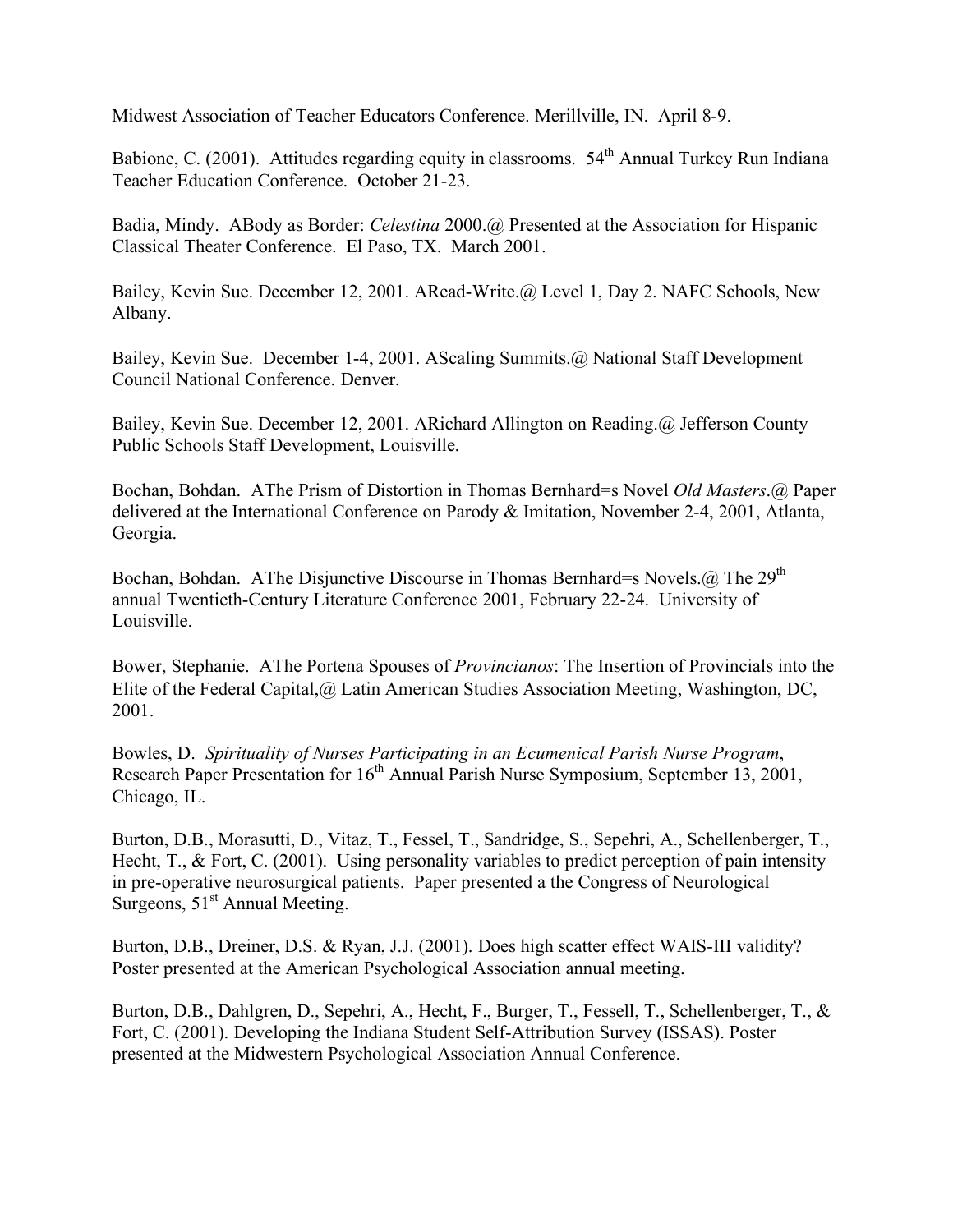Carducci, B.J., Hutzel, K., Morrison, E., & Weyer, C.Y. (2001, August). Social phobia and social anxiety as components of shyness. Poster presentation at the meeting of the American Psychological Association, San Francisco.

Carducci, B.J. (2001, May). Everything you ever wanted to know about shyness but were too shy to ask. Invited address for the Psi Chi Program at the meeting of the Midwestern Psychological Association, Chicago.

Carducci, B.J. & Weyer, Christiana (2001, August). The three-component model of shyness: conceptual, correlational and treatment considerations. Poster presentation at the meeting of the American Psychological Association, San Francisco.

Carducci, B.J. (2001, August). Identity orientations: Definition, assessment, and personal correlates: A teaching module. Poster presentation at the meeting of the American Psychological Association, San Francisco.

Carducci, B.J. (2001, November). Everything you ever wanted to know about shyness but were too shy to ask. Invited address for The William Griffitt Memorial Lecture, Kansas State University, Manhattan, KS.

Carducci, B.J. (2001, April). The intraperson, interpersonal and transpersonal nature of shyness. Invited colloquium presentation to the Department of Behavioral Sciences at California State Polytechnic University, Pomona, Pomona, CA.

Christiansen, Linda. Midwest ALSB Conference, November 2001, Albuquerque; presentation of ARecent Court Cases Reign in the Extension of Sexual-Harassment Doctrine.@

Christiansen, Linda. AAnnulments and the Catholic Church: Reasons for Petitioners seeking an Annulment versus Respondents= Reasons for Opposing the Annulment, The Annual Meeting of the Society for the Scientific Study of Religion, Oct. 20, 2001, Columbus, Ohio.

Crothers, A. Glenn. AThe Lewis and Clark Community Research Project: Teaching the Early Republic Through Service Learning,@ Society for Historians of the Early American Republic, Johns Hopkins University, Baltimore, Maryland, July 22, 2001.

deGraaf, Carl. Teaching Online: The Intersection of Electrons and Neutrons, 2001 POD Conference, St. Louis, MO, October 11-14, 2001.

Edmonds, K. and Rollag, M.D. Effects of age on pineal melatonin content and reproduction in the marsh rice rat (Oryzomys palustris). Poster presented at the Annual Meeting for the American Society of Mammalogists, University of Montana, Missoula, MT, June 16-20, 2001.

Faulk, Dagney. ACity/Suburban Earnings Differentials: An Analysis of Earnings by Occupation,@ Presented at the Midwest Economic Association Annual Meeting, Cleveland, OH, March 29-31, 2001.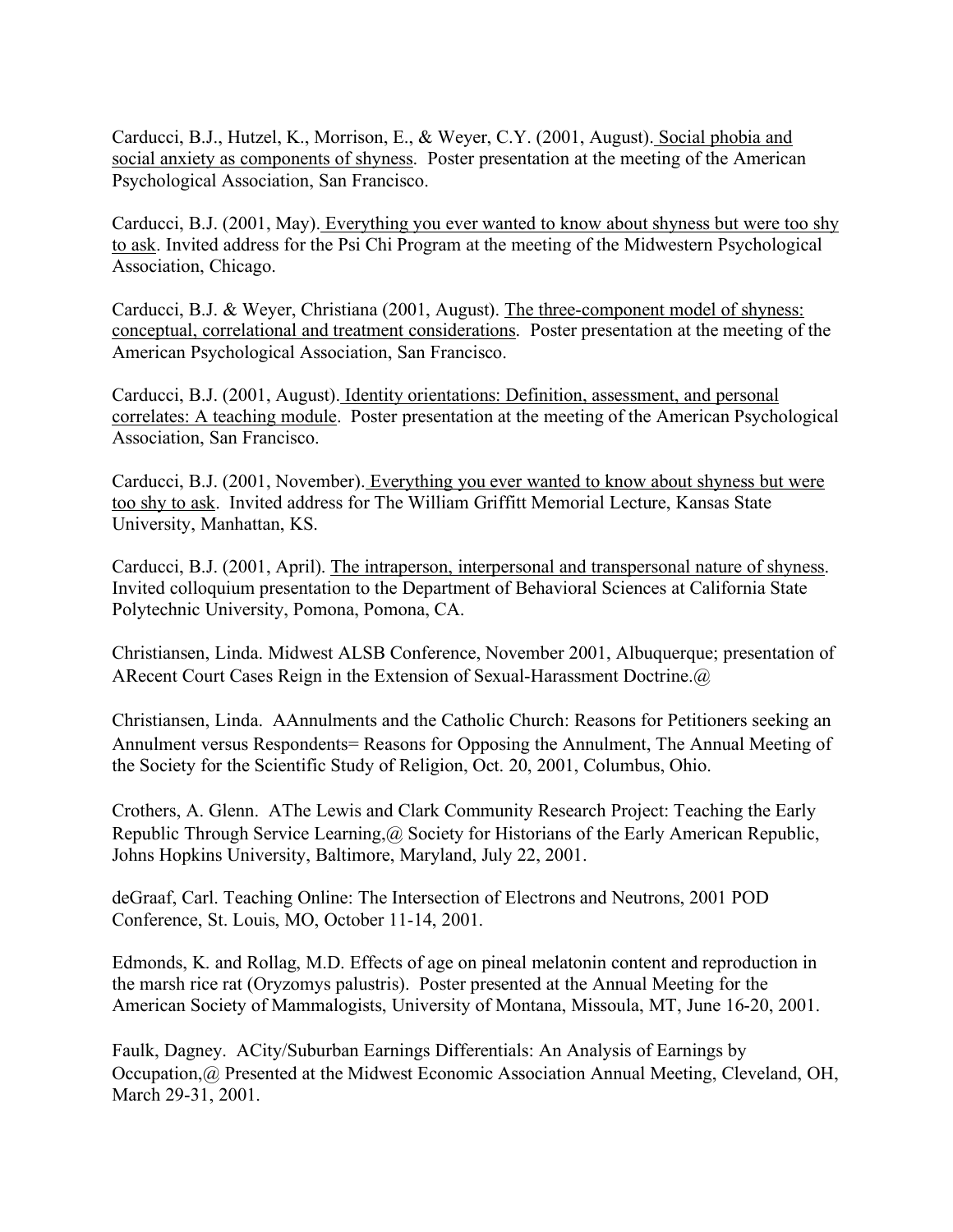Faulk, Dagney. AReflections on Sprawl from Northeastern Brazil,@ Presented at the Indiana Planning Association Annual Conference, Clarksville, IN, October 4, 2001.

Fields, T.H. Using group work skills to enhance meetings. Formal presentation at the Midwest Counseling Association, Fort Wayne, IN, October 2001.

Fields, T.H. & Hines, P.L. Inducting school counselors into the profession: Strategies in preparing both teachers and non-teachers. Formal presentation at the North Central Association for Counselor Education and Supervision, Chicago, IL, October 2001.

Findling, John. AHannover 2000, @ presented at the annual meeting of the Popular Culture Association, Philadelphia, March 2001.

Findling, John. AAmerica at the Great Exhibition,  $\omega$  invited lecture presented at the annual meeting of the Prince Albert Society, Coburg, Germany, September 2001.

Finkbine, Ronald. Presented Growing Software Testers at ISECON 2001, 18<sup>th</sup> Annual Information Systems Education Conference, Cincinnati, OH, November 2001.

Finkel, D., Reynolds, C.A., McArdle, J.J., Gatz, M., & Pedersen, N.L. (November 2001). Latent growth curve models indicate accelerating decline in cognitive abilities in late adulthood. Annual meeting of the Gerontological Society of America, Chicago, IL.

Finkel, D. & Wille, D.E. (May, 2001). What do students really think about group activities? Annual meeting of the Council of Teachers of Undergraduate Psychology, Chicago, IL.

Free, Kathleen. AThe Eternal Question: Using Inquiry to Assess Critical Thinking@, **Council of Practical Nurse Programs of New York State**, April 5, 2001, Albany, NY.

Free, Kathleen. AIt=s Critical: Critical Thinking and Multidisciplinary Care@, **Asbury Healthcare Services**, October 23, 2001, Gathersburg, MD.

Free, Kathleen. AFun and Games! Helping your students think in the clinical and classroom setting@, **Nursing Education in the Rockies**, July 28, 2001, Breckinridge, CO.

Free, Kathleen. AThe Eternal Question: Using Inquiry to Assess Critical Thinking@, 26<sup>th</sup> **Annual Creative Teaching for Nursing Educators**, March 13-18, 2001, Memphis, Tennessee.

Galvin, Peter, AGreen Space and Health: Fibromyalgia Patients and the Psycho-physiological Benefits of Parks and Recreation@ Poster presented at the Association of American Geographers 97<sup>th</sup> Annual Meeting, March 2001.

Graviss, Kenton. *Simple, Small scale Knowledge Engineering for Preserving Institutional Expertise*, presented at the Appliance Manufacturer Conference and Expo (AMCE), Cincinnati, OH, October 16, 2001.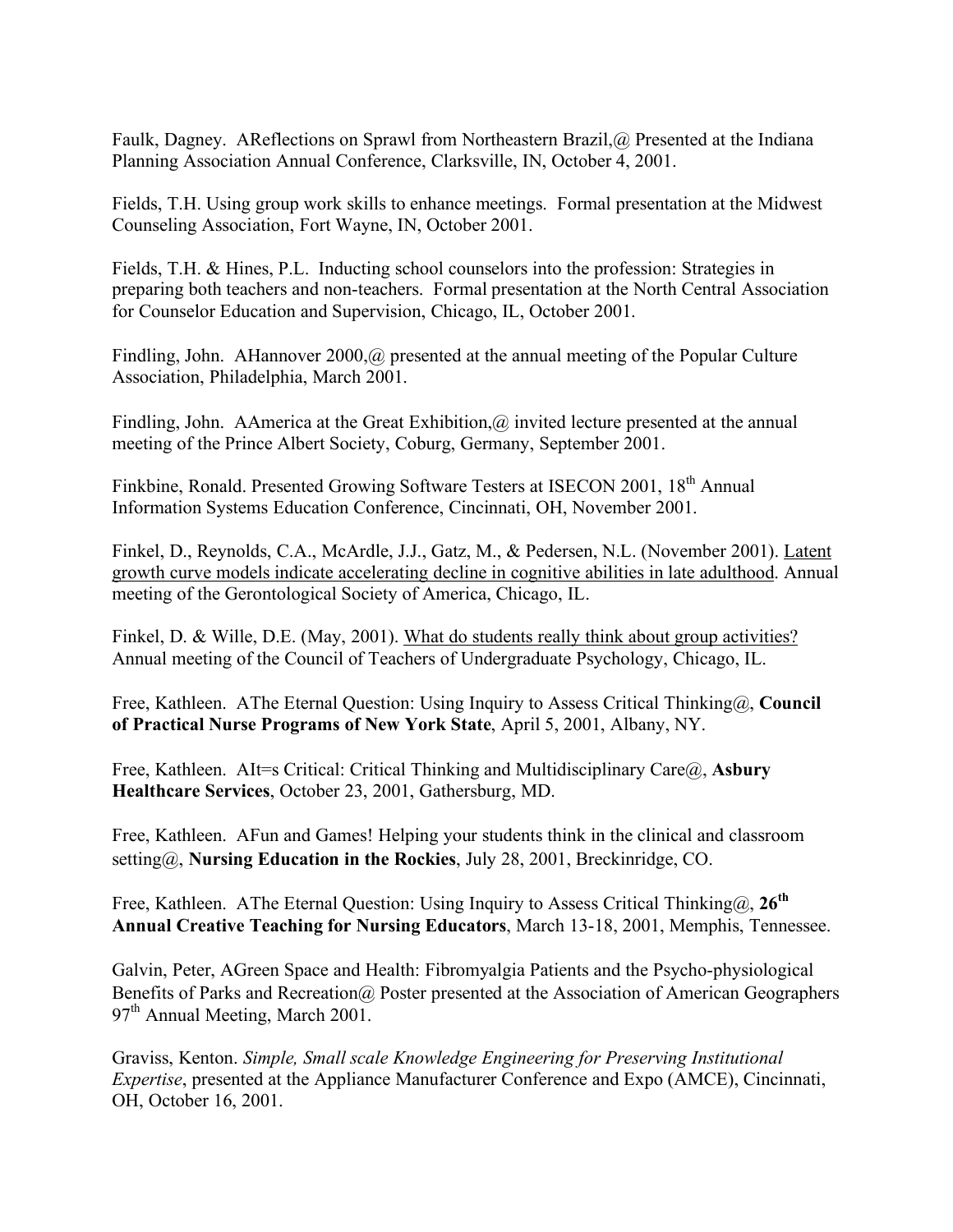Hare, S., Barton, W., Ford, D., and Bovard, S. AThe Indiana Victim Services Assessment Project: Summary.@ Presented at the Annual Meetings of the American Society of Criminology, Atlanta, November 2001.

Henry, G., Polaha, J. & Graf, S. Behavioral Analysis in Sports: Historical Foundations, Current Practices, Future Directions. Panel Discussion to: *Association for Behavior Analysis*, New Orleans, LA.

Henry, G.O. & Hoell, R.C. Do We Preach What They Practice: A Content Analysis of Human Resource Professionals Electronic Communication. Paper address to: *Twenty Second Annual Southern Industrial Relations and Human Resources Conference*, Louisville, KY.

Henry, G.O., Burger, T, & Henry, M.. Gender Differences during Mediation Sessions at Law School. Paper address to: *Indiana Academy of Social Sciences*, Rennselaer, IN.

Henry, G.O. Improving Productivity and Safety in a Nuclear Power Plant Using Earned Time Off. Paper Address to: *Indiana Academy of Social Sciences*, Rennselaer, IN.

Herdoiza-Estevez, Magdalena & Thompson, Barbara. *Integration of Children=s Literature and Social Studies Instruction*. Presentation at the Annual Conference of the Indiana State Reading Association (ISRA), February 5, 2001.

Hess, Mickey. AA Nomad Faculty: Composition=s Online Representations of Work, Product and Workplace.@ *Constructing Cyberculture(s): Performance, Pedagogy, and Politics in Online Spaces*, a conference at the University of Maryland, College Park, Maryland, 7 April 2001.

Hess, Mickey. AMountain Dews from the Right-to-Lifers,@ and Selections from *El Cumpleanos de Paco*. Insomnicathon. 22 Feb, 2001. Louisville, KY.

Hollingsworth, Joseph. AApplying Design By Contract to Software Component Development at the *Component Based Software Development Workshop*, University of Alabama, Tuscaloosa, AL, June 11-15, 2001.

Hollingsworth, Joeseph. Presented an education workshop AToys are Us: Improving Instruction with Toys in the Computer Science Classroom@ at *Special Interest Group on Computer Science Education (SIGCSE) 2001 Workshops*, Charlotte, NC, March 2001.

Hollingsworth, Joseph. A*RESOLVE-Style Software Component Engineering*@, invited talk at the University of Alabama, Computer Science Department, Research Colloquium Series, Tuscaloosa, AL, October 26, 2001

Keefe, Thomas. Presentation at Indiana Academy of Social Sciences Fall 2001, AExperiences from the Frontline: Teaching Asynchronously Vs. Face-to-Face@.

Keefe, Thomas. Presentation at Eastern Academy of Management Spring 2001, AThe Internet Carnaval: Impact on Student Satisfaction,@ April 21, Toledo, OH.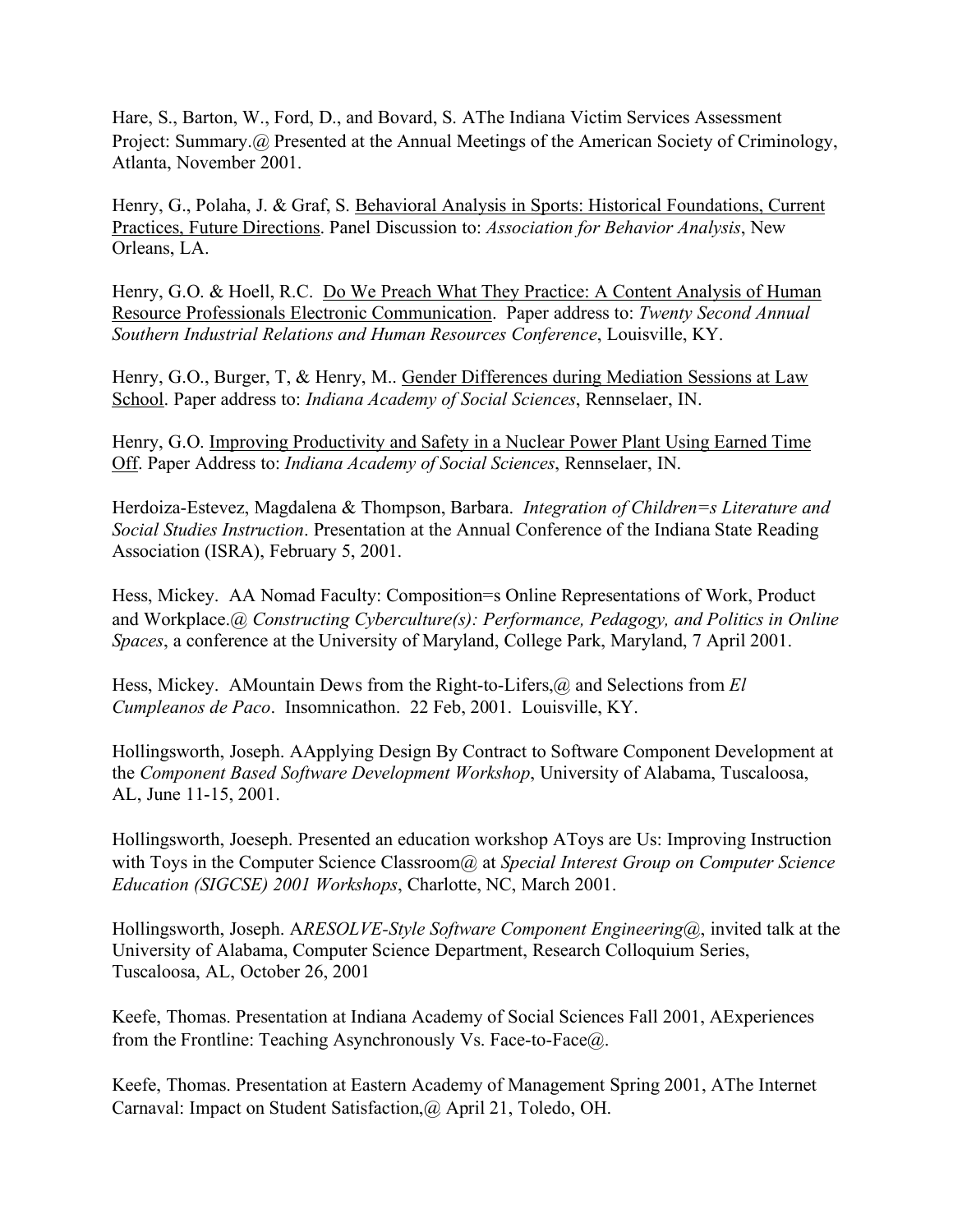Little, Eldon; Wadsworth, Frank and Haines, Doug. APredicting Franchisee Satisfaction in the Maintenance/Cleaning Industry@, Presented at the Midwest Business Administration Annual Meeting. Chicago, IL, March 2001.

Little, Eldon; Wadsworth, Frank; Dufrene, Uric, and Strupeck, David. ADoes Advertising Help or Hurt a Firm: A Preliminary Investigation@, Presented at the American Academy of Accounting and Finance Annual Meeting, New Orleans, LA, December 2001.

McKay, M. Association of Child and Adolescent Psychiatric Nurses Indiana Chapter. *Development Needs of Children in a Gang*.

McKay, M. Inaugural Conference on the Scholarship of Engagement in Bloomington. Community Partnerships.

McKay, M. Indiana State Nurses Association Convention: Workplace Effectiveness. *Dealing with Youths in Gangs*.

McNames, P., McCarthy, M. & Tanselle, L. ACurrent Issues in School Law@ Presentation at the annual meeting of the Indiana Network of Women Administrators, Bloomington, IN, June, 2001.

Morgan, R. Dahlgren, D. & Burton, D.B. (2001) Transforming the passive receiver into an active participant in the classroom: lessons from the classroom. Workshop presented at the POD Conference.

Morgan, R.K. (2001). Co-Curricular Programming, Presented at the Indiana Retention Forum held in Indianapolis, IN.

Morgan, R.K. (2001). Understanding the components of personality: Small group activity aiding students= grasp and usage of personality theory. Poster presented at the Midwestern Psychological Association 73<sup>rd</sup> Annual Meeting of the Council of Teachers of Undergraduate Psychology Conference. Palmer House, Chicago, IL.

Morganett, L.L. ATeaching Psychology with the New APA Psychology Standards,@ presented at the National Council for the Social Studies Great Lakes Regional Conference on April 19, 2001, in Minneapolis, MN.

Morganett, L.L. AMotivating Social Studies Students to Learn in the 21<sup>st</sup> Century,@ presented at the National Council for the Social Studies Great Lakes Regional Conference to be held on April 20, 2001, Minneapolis, MN.

Morganett, L.L. AMotivating Social Studies Students to Learn in the 21<sup>st</sup> Century,@ presented at the National Council for Social Studies Great Lakes Regional Conference on April 21, 2001, in Minneapolis, MN.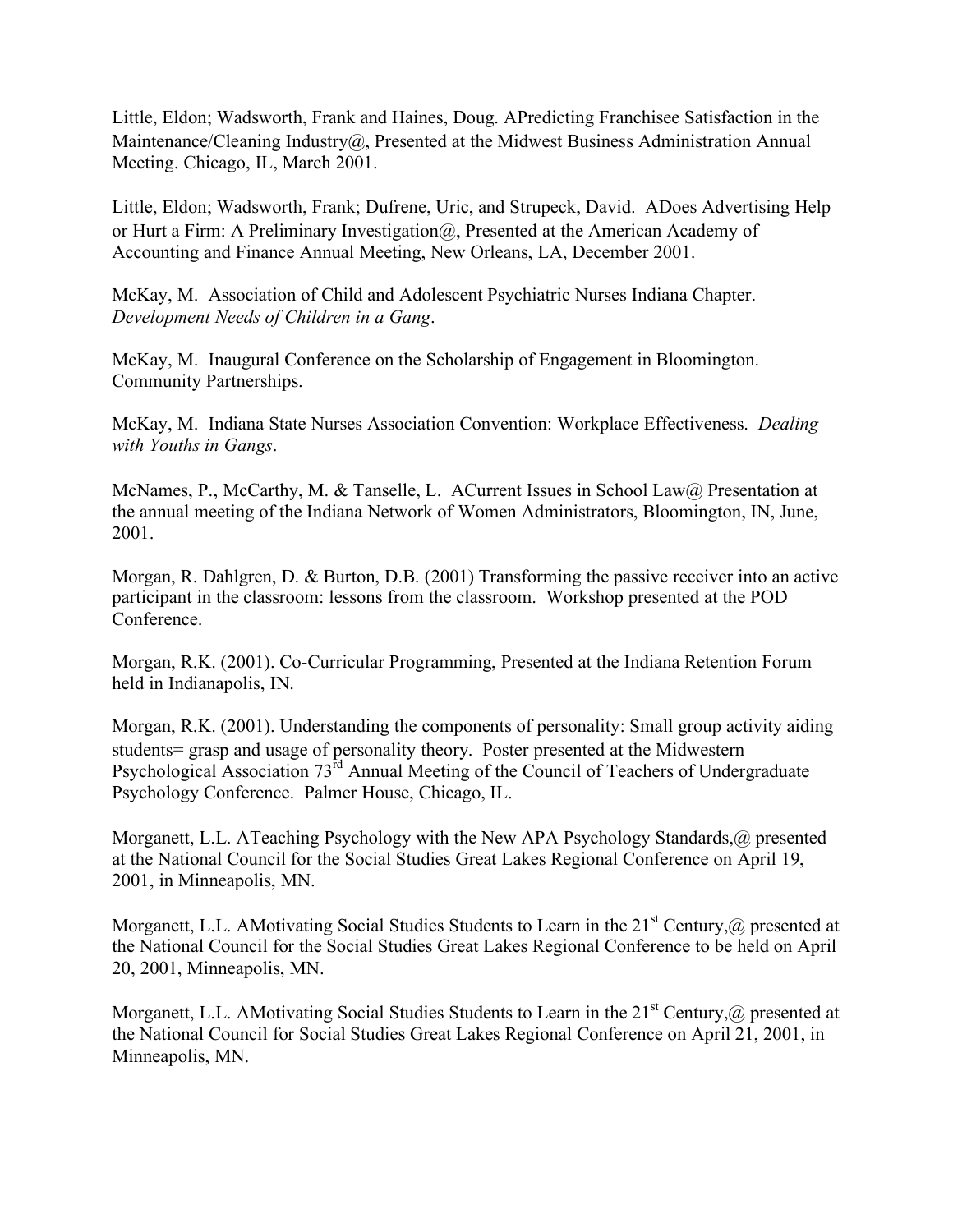Morganett, L.L. ANCSS National Standards for Social Studies Teachers: Current Status and a Look Toward 2002" presented at the National Council for the Social Studies annual conference on November 16, 2001, in Washington, DC.

Morganett, L.L. AForming a More Perfect Citizen Through the Teaching of Psychology,@ presented at the National Council for the Social Studies annual conference on November 17, 2001.

Myers, Judy. Poster Presentation. AUnique Clinical Partnerships, @ American Association of Colleges of Nursing Annual Meeting, Washington, DC.

Myers, Judy. AWomen Activists and the Kentucky Birth Control Movement: 1930-1950", Women=s Health in Kentucky: Challenges and Opportunities, Louisville, KY.

Myers, Judy. AWomen Activists and the Birth Control Movement in Kentucky: 1930-1950", Kentucky Department of Health Leadership Conference, Frankfort, KY.

Otu, Emmanuel. ATemperature effects on the extraction of Am (III), Sr. (II) and U (VI) byb dialkyl-substituted diphosphonic acids@. *Twelfth Symposium on Separation Science and Technology for Energy Applications*, Gatlinburg, TN, October 15-18, 2001, with Renato Chiarizia.

Otu, Emmanuel. ASolvent-free extraction of bismuth and lead from aqueous nitric acid solutions@, *15th National Conference on Undergraduate Research*, Lexington, KY, March 17, 2001, with Lori B. Milligan.

Otu, Emmanuel. AEnthalpy and entropy variations in the extraction of Am (III) by dialkylsubstituted alkylenediphosphonic acids@. *25th Actinide Separation Conference*, Boise, ID, May 14-18, 2001, with Renato Chiarizia.

Pittman, Paul and Kalmey, Don. AA Systemic Framework for Strategic Planning and Policy Deployment@, conference proceedings and presentation at the Academy of Business Disciplines (ABD) Annual Meeting, November 2001.

Rakich, Jonathan. ACase Study - The Hospital CEOs Day,@ paper presentation and Proceedings, Society for Case Research (10 pages) (March 2001), Chicago.

Rakich, Jonathan. AContinuous Quality Improvement in Athletic Training Education: Accreditation as a Tool, @ (with K. Peer), Paper presentation at 1 of 4 conference breakout sessions, Athletic Training Educators= Conference (January 20-21, 2001), Dallas.

Rakich, Jonathan. AStrategic Case Analysis Format and Model,@ invited presentation and panelist on ATeaching Using Cases,@ Health Care Administration Division-National Academy of Management Meeting (August 6, 2001), Washington, DC.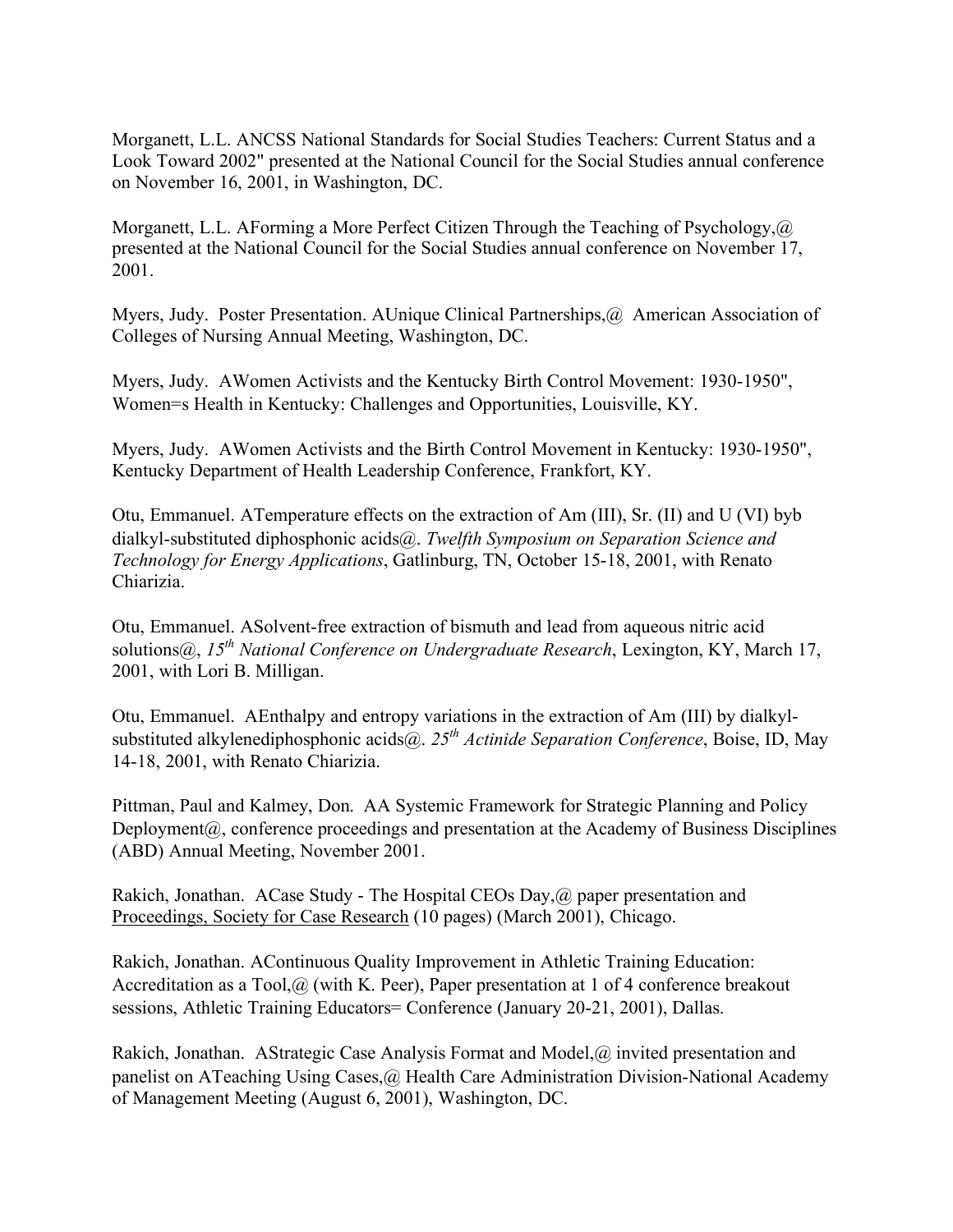Rakich, Jonathan. AA Strategic Management Case Analysis Model,@ presentation and Proceedings of the Academy of Business Disciplines (November 10, 2001), Ft. Myers Beach, Fl.

Reid, Jacqueline. APrenatal Care for Health Department Nurses@, Presented for the Improved Pregnancy Outcome Project, University of Louisville, Louisville, KY, October 17, 2001.

Reid, Jacqueline. AHealth and Wellness: Undertaking a Major Course Revision@, Presented to Indiana University School of Nursing Culbertson Symposium, Indianapolis, IN, September 21, 2001

Reid, Jacqueline. APerinatal Risk for Mothers and Infants@, Presented to Evansville Perinatal Nurses Association, University of Evansville, Evansville, IN, September 13, 2001.

Ryan, Walter. Using the Internet in teaching middle school mathematics, at the NCTM Central Regional Conference in Madison, WI in October 2001.

Ryan, Walter. Integrating local culture into elementary and middle school mathematics at the NCTM regional conference in September 2001.

Ryan, Walter. Integrating community culture into elementary and middle school mathematics at the NCTM annual conference in Orlando in April 2001.

Schansberg, D. Eric. Presented paper in panel session on Welfare Policy (ATruly Disadvantaged, Truly Compassionate: Christian Perspectives on Welfare Reform@), American Social Science Association Meetings (New Orleans: January 2001).

Shea, C. & Babione, C. (2001). The electronic enhancement of supervision project (EESP).  $21<sup>st</sup>$ Annual National Conference American Council on Rural Special Education. San Diego. March 29-31. ED 453 032.

Shen, Yu. June 2001, Hong Kong Baptist University: International Conference on ATwentieth Century China in Retrospect: new Views and Sources.@ Presentation: A*Beijing under Occupation (I), 193-1940*.@

Shen, Yu. June 2001, Peking University, Beijing, China: International Conference on ATwentieth Century China in Retrospect: New Views and Sources.@ Presentation: A*Beijing under Occupation: (II): 1940-1945*.@

Shen, Yu. December 2001, Washington, DC: The 7<sup>th</sup> International Conference on Sino-Japanese Relations. Presentation: A*Beijing Under Occupation: Conquest and Resistance*.@

Sloss, G. Sam. October 2001. *Evolutionary Theory and Applied Sociology*. Paper Presentation at the Annual Meeting of the Society for Applied Sociology in Kansas City, MO.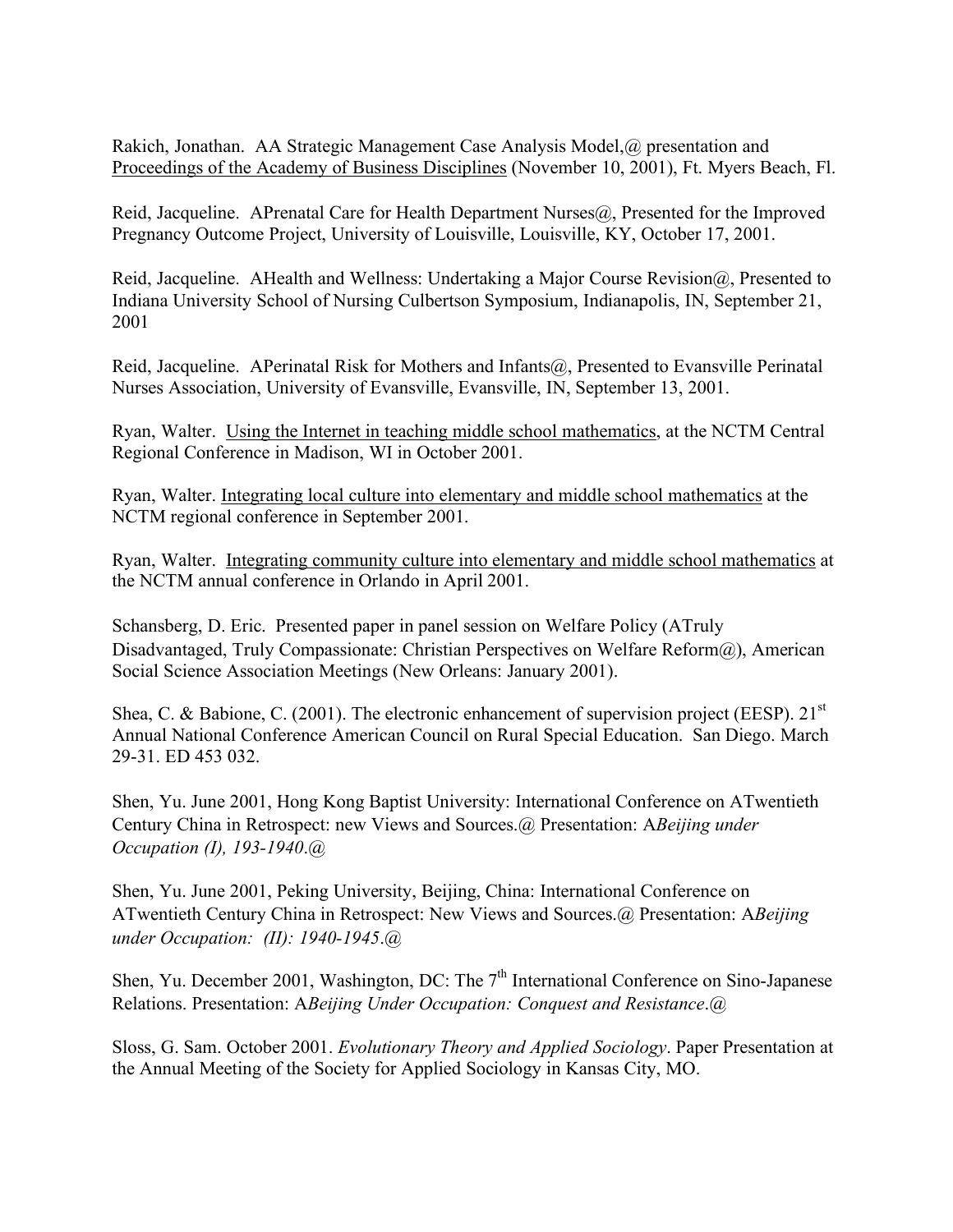Sloss, G. Sam and French, Sandra S. October 2001. *Self Help Organizations: A Survey of Services Provided by Polio Organizations*. Paper Presentation at the Annual Meeting of the Society for Applied Sociology in Kansas City, MO.

Sloss, G. Sam. November 2001. *AThe Myth of Self Esteem: When Empirical Realities Contradict Favorite Theories*.@ Paper presented at the Annual Meeting of the Academy of Business Disciplines in Fort Myers Beach, Florida.

Weger, H., Jr. (2001, November). The demand/withdraw interaction pattern and perceptions of confirmation in marriage. Paper presented at the annual meeting of the National Communication Association, Atlanta, GA.

Wert, Joe. ATheory vs. Practice: A Look at What People Really Think About Their President@, Poster session presentation at Midwestern Political Science Association meeting, Chicago, Illinois, April 19-22, 2001.

Wheat, J., Swartz, B., & French, G.R. *Developing Effective Faculty Competencies for Teaching International Business Topics* accepted for presentation and publication in the refereed conference proceedings at the *2001 International Business & Economic Research Conference* in Reno, Nevada (October, 2001).

White, Alan Jay and Wong, Alan. ALoss Aversion and The House Money Effect: Evidence Across Gender and Risk-Classes, @ Presented at the 2001 Academy of Business Disciplines Meeting.

White, Alan Jay. APredicting Bond Rating Changes for Bank Holding Companies: A Comparative Analysis Using Neural Networks, Linear Discriminant Analysis, and Logit,@ with Gay Hatfield. Presented at the 2001 Academy of Business Disciplines Meeting.

Wille, D. & Taliaferro, G. (April, 2001). A Longitudinal Study of the Relationship Between Attachment and Friendship: Parents= and Children=s Reports. Paper presented at the biennial meeting of the Society for Research in Child Development, Minneapolis, MN.

Wille, D. & Taliaferro, G. (August, 2001). Early Parent-Child Relationships and Parental Representations at Age Eight. Paper Presented at the Annual Meeting of the American Psychological Association, San Francisco, CA.

Wong, Alan and Asare, Ben. AA tale of Two British Commonwealth Countries: Different Roads to Development,@ The International Business & Economics Research Conference, October 8-12, 2001, Reno, Nevada.

Zorn, Christa and Early, Samantha. AStudent Resistance and Institutional Blindness: Rampant Intellectualism in Mainstreaming Women=s Literature.@ Society for the Study of American Women Writers, Feb. 14-17, 2001, San Antonio, TX.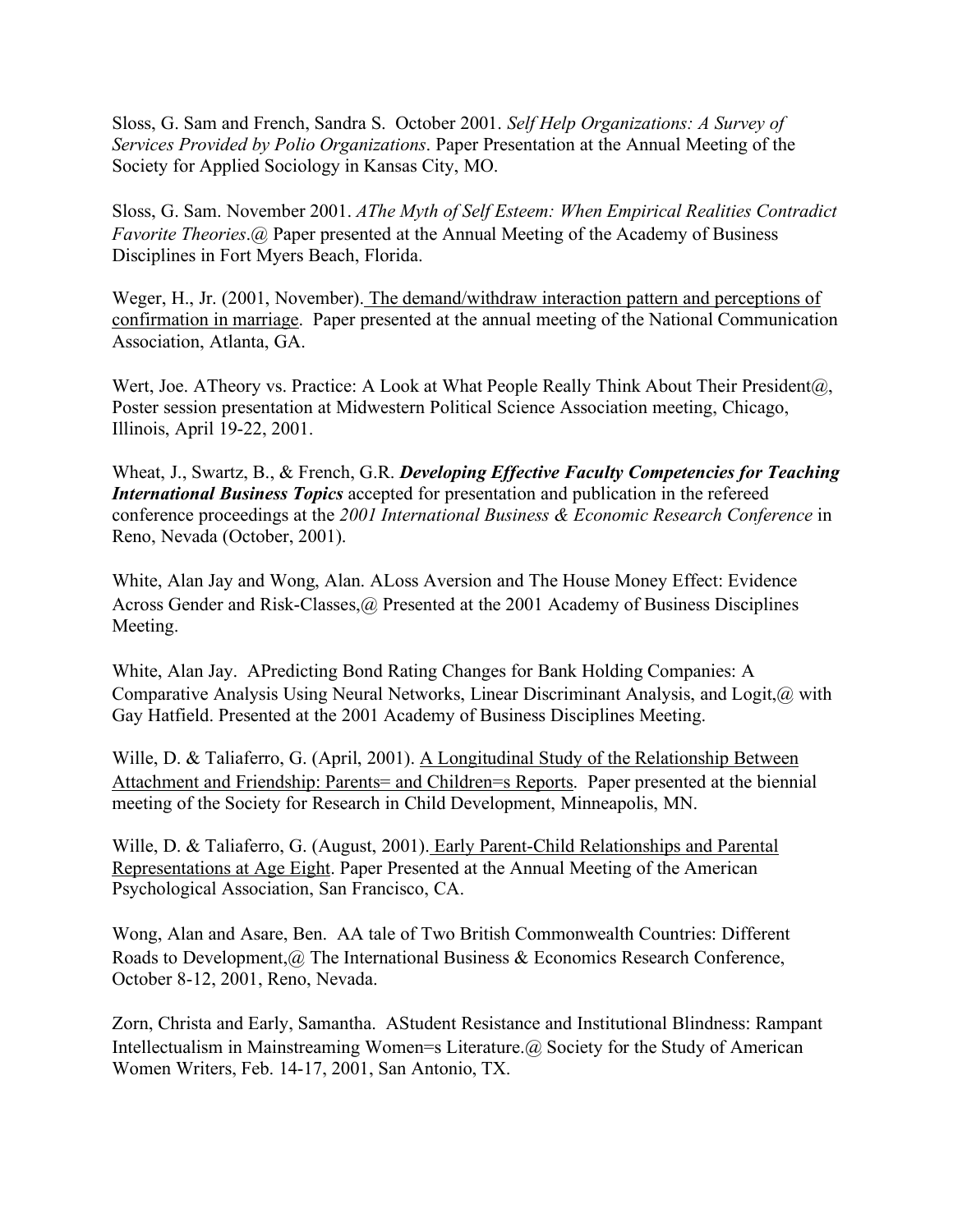## **OTHER**

#### **MEDIA MATERIALS**

Allman, Ron. Logo Design. WOW (Women Offering Wisdom) Breast Cancer Awareness Logo, Commissioned October 2001, published September 2001.

Allman, Ron. Magazine Cover Design. Today=s Woman magazine. September 2001 (Designed August 2001).

#### **OTHER**

Brengle, Linda. Directed the IUS Theatre production of Oscar Wilde=s **The Importance of Being Earnest**. Performances March 9, 10, 16, 17 & 18.

Brengle, Linda. Directed the IUS Theatre production of Henrik Ibsen=s **A Doll=s House**. Performances November 9, 10, 16, 17, & 18.

Forinash, K. AElectronic Publishing Steps Up the Pace@, Letter to the Editor *Physics Today*, vol. 54, No. 1, January 2001, page 69.

Jones, Brian. Journal of the Mid America Print Council, Fall/Winter 2001, Letter from the President, Vol. 9, No. 2, p. 3-4.

Jones, Brian. Journal of the Mid America Print Council, Spring/Summer 2001, Letter from the President, Vol. 9, No. 1, p. 3-4.

Morganett, L.L. (2001). A Letter from the President, @ Viewpoints, 30 (4).

Morganett, L.L. (2001). A Letter from the President, @ Viewpoints, 30 (3) 6.

Pittman, Paul. APrincipals as Leaders and Learners: Tools & Techniques for Successful Leadership Practices@, an educational presentation to IDEAL Archdiocese of Louisville, which includes the 28 principals of all the Louisville area Catholic Grade School and Middle Schools, January 26, 2001.

Pittman, Paul. APrincipals as Leaders and Learners: Tools & Techniques for Successful Leadership Practices@, an educational presentation to IDEAL Archdiocese of Louisville, which includes the 28 principals of all the Louisville area Catholic Grade School and Middle Schools, February 23, 2001.